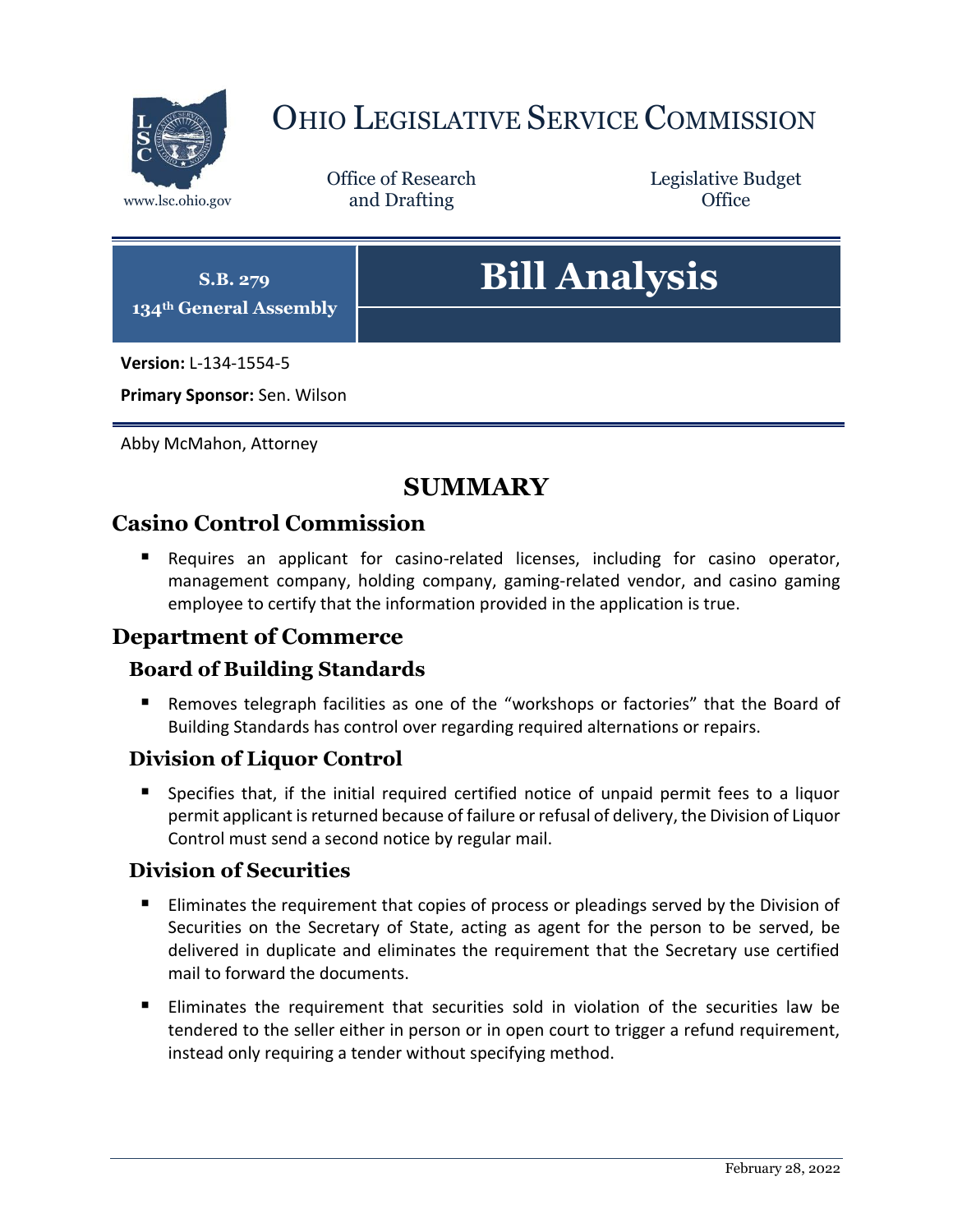### **Division of Finance Institutions**

 Changes, in the list of approved delivery methods, "any other means of communication authorized by the director" to whom the notice is sent to any means authorized by the board of directors acting together.

### **Department of Developmental Disabilities**

 Removes obsolete provisions requiring the Director of Developmental Disabilities to submit a report to the General Assembly with certain data regarding residential facility licenses issued by the Department of Developmental Disabilities.

### **Department of Education**

- Eliminates the following provisions of law that became obsolete on June 30, 2008:
	- Requirement that school districts or school buildings in academic emergency or academic watch, under former law, submit required information to the Department of Education prior to approval of a three-year continuous improvement plan;
	- Requirements for site evaluations conducted for school districts or schools in academic emergency or academic watch.

### **Environmental Protection Agency**

- Authorizes the Director to provide notice of a hearing on the Environmental Protection Agency's website in circumstances where current law requires public notice by newspaper publication.
- Authorizes the Director to deliver documents or notice by any method capable of documenting the intended recipient's receipt of the document or notice rather than requiring a document or public notice be provided by certified mail.

### **Regulated facilities**

 Specifies that the holder of the first mortgage on a regulated facility may contact the mortgagor to determine if the facility is abandoned by any method capable of documenting the intended recipient's receipt of the document or notice, rather than by mail, telegram, telefax, or similar communication only, as in current law.

### **Department of Insurance**

 Replaces the requirement that individuals seeking access to their personal information held by insurance institutions, agents, and support organizations be allowed to see and copy that information in person or to obtain a copy by mail with a requirement that the individual be able to obtain a copy of the information in a manner agreed upon by the individual and the insurance institution, agent, or support organization.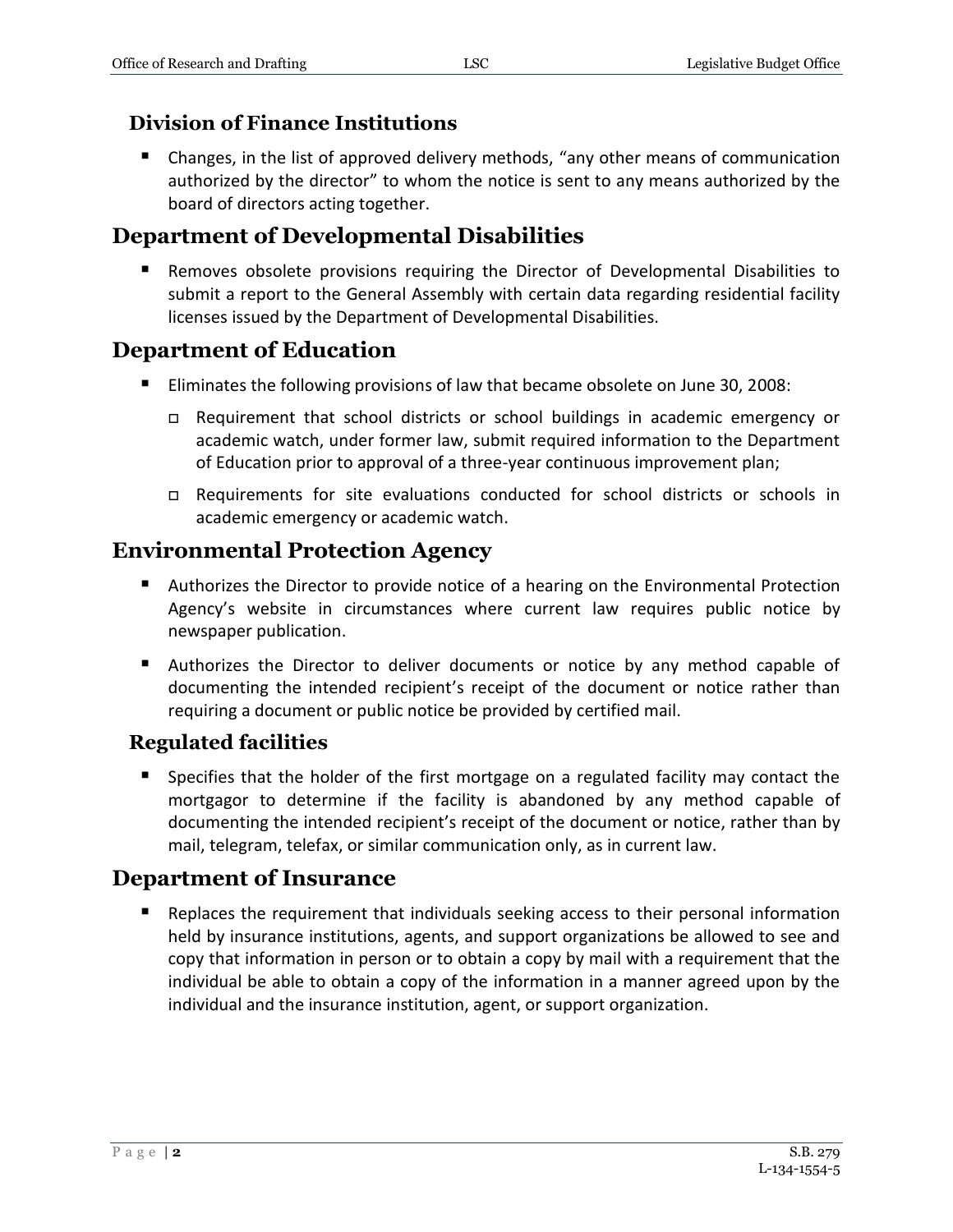### **Department of Job and Family Services**

 Removes references to unemployment compensation warrants drawn by the Director of Job and Family services bearing the Director's facsimile signature (but maintains the authority to have the signatures printed on the warrants).

### **Department of Public Safety**

#### **Restricted driver's license: subsequent annual license**

 Eliminates several procedural requirements regarding the submission of a physician's statement accompanying an application for an unrestricted driver's license.

#### **Driver training school anatomical gift instruction**

 Allows driver training schools to use specified electronic formats to convey information about anatomical gifts to driver training students, rather than a video cassette tape, CD-ROM, interactive videodisc, or other format.

#### **Surrender of license, registration for failure to maintain insurance**

If a person is required to surrender a license or registration because of a failure to maintain motor vehicle insurance, allows the person to deliver those items and license plates to the Registrar by any means, rather than by in-person delivery.

#### **Seizure of license plates after offense**

 Eliminates the requirement that an arresting officer remove the license plates on a vehicle seized as part of an arrest for: (1) driving under an OVI suspension or (2) wrongful entrustment of a vehicle and, instead, requires the license plates to remain on the vehicle unless ordered by a court.

### **Public Utilities Commission of Ohio**

- Eliminates items buried or placed below ground or submerged in water for telegraphic communications as a form of "underground utility facility" for purposes of continuing law regarding the protection of such facilities.
- **E** Removes the requirement that an excavator must provide any fax numbers they may have in the excavator's notification to a protection service prior to an emergency excavation required under continuing law.

### **Department of Taxation**

#### **Electronic delivery of tax notices and orders**

 Removes a requirement that taxpayers must consent to electronic delivery before receiving certain tax orders and notices electronically.

#### **Public inspection of tax documents**

Removes a requirement that certain tax-related documents be open for public inspection.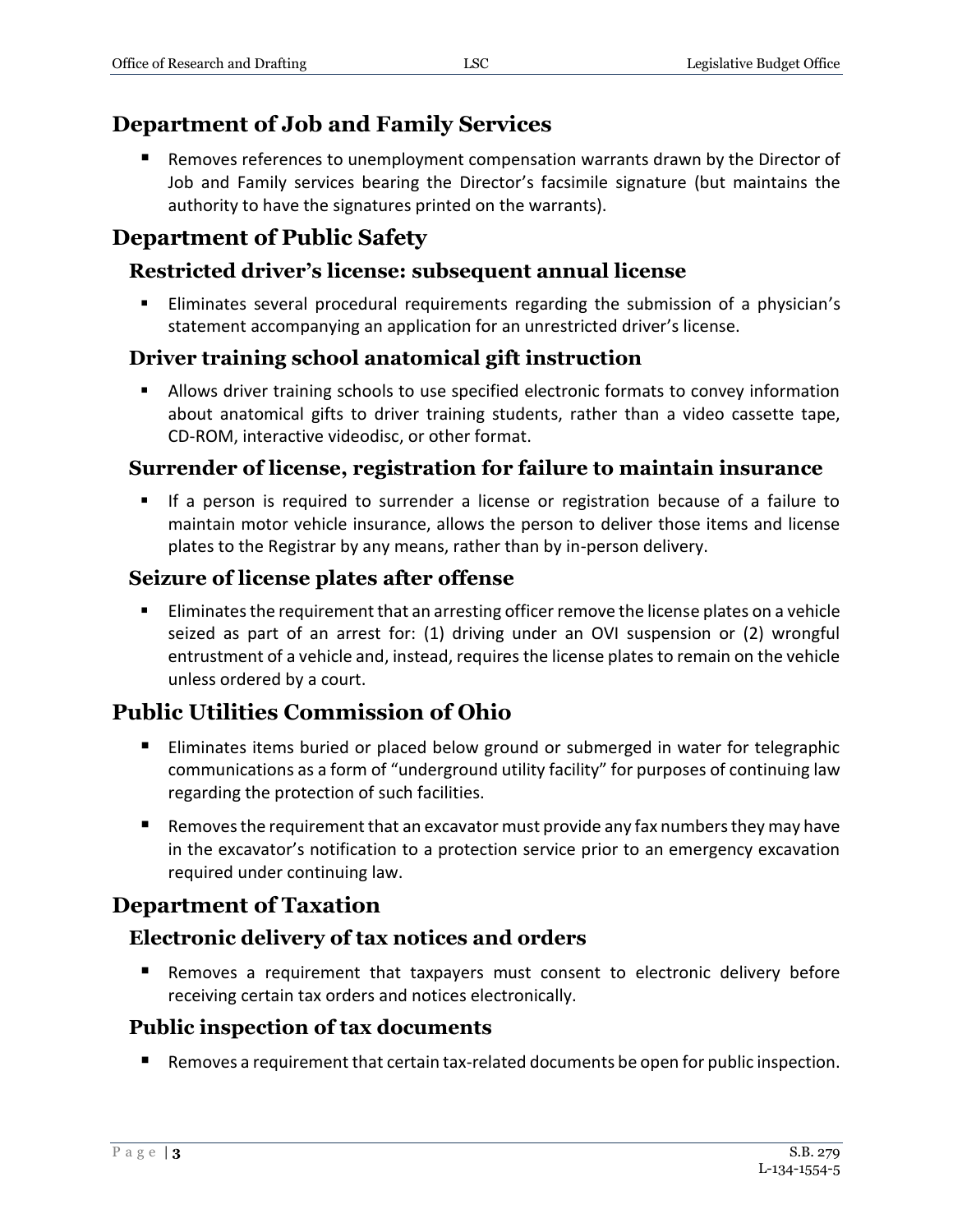### **Department of Transportation**

- Makes advertising for bids for Ohio Department of Transportation (ODOT) contracts in a newspaper of general circulation optional rather than required.
- Requires, rather than authorizes, the ODOT Director to publish notice for bids in other publications as the Director considers advisable.

### **Bureau of Workers' Compensation**

 Specifies that electronic documents have the same evidentiary effect as originals in a workers' compensation-related proceeding.

### **Notice and submission requirements**

- Makes changes throughout the Revised Code related to:
	- □ Notice requirements related to certain events or services; and
	- Electronic submission to receive certain public services.

### **Electronic meetings for public entities**

■ Makes changes throughout the Revised Code to permit certain public entities to meet via electronic means.

### **Maintenance of stenographic records**

 Makes changes throughout the Revised Code related to the maintenance of stenographic records.

# **TABLE OF CONTENTS**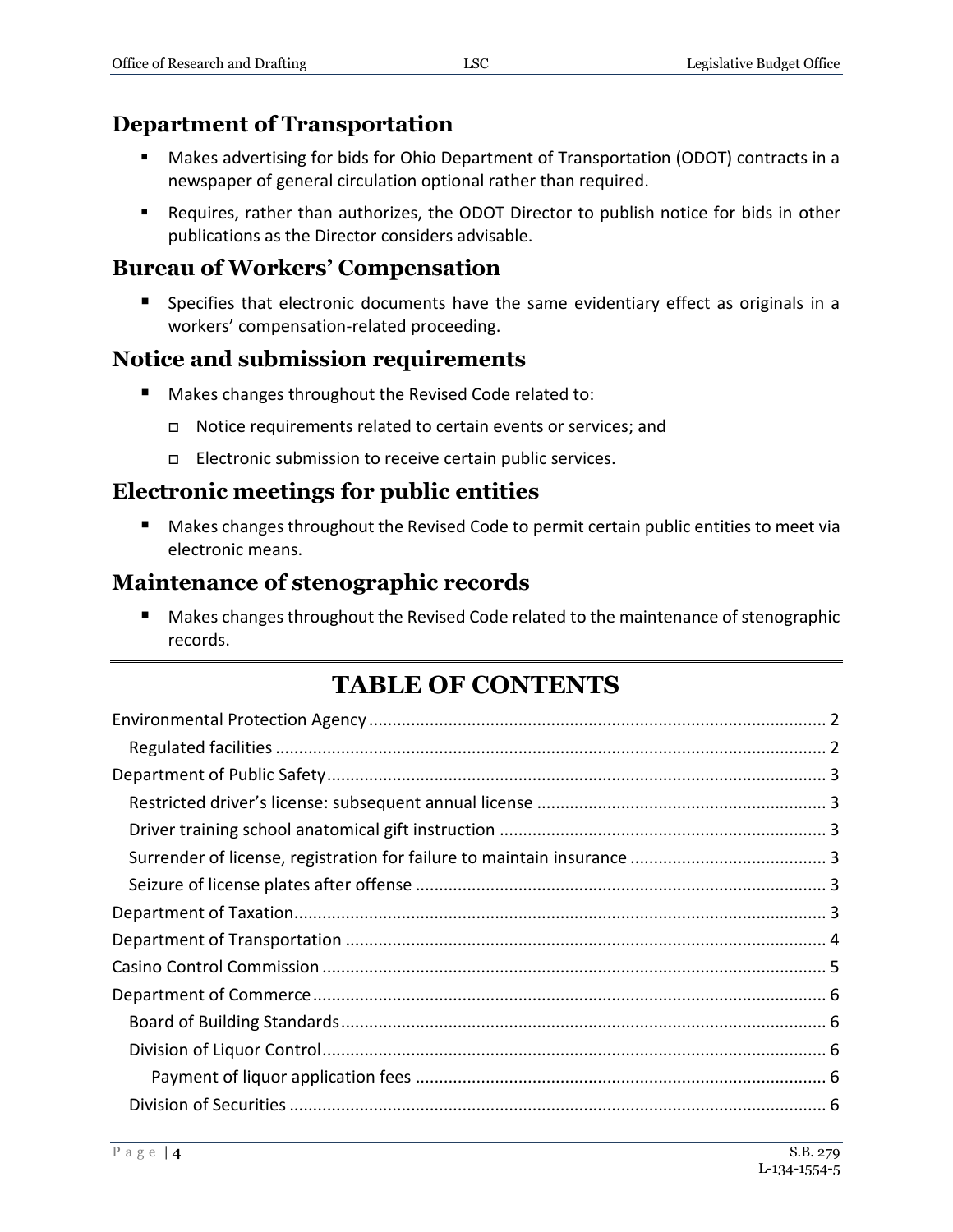# **DETAILED ANALYSIS**

### **Casino Control Commission**

Under current law, casino-related license applications, including those for a casino operator, management company, holding company, gaming-related vendor, and casino gaming employee must be made under oath. The bill removes the requirement that an oath be administered and instead requires that the applications must be certified as true.<sup>1</sup>

<sup>1</sup> R.C. 3772.11, 3772.12, and 3772.131.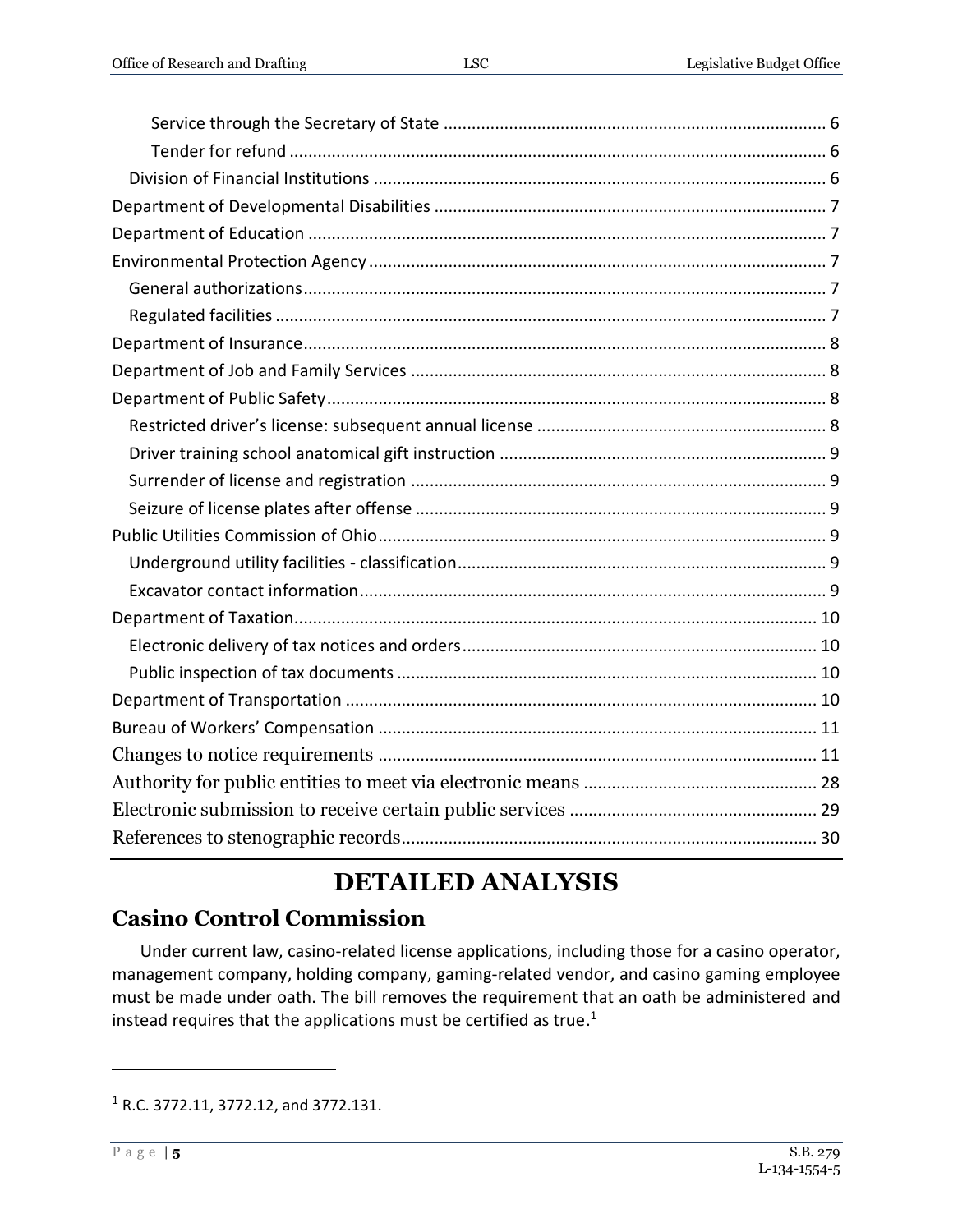### **Department of Commerce**

#### **Board of Building Standards**

The bill removes telegraph offices as a "workshop or factory" for purposes of Board rules and standards. Under current law, the Board cannot require alterations or repairs to any part of a workshop or factory meeting certain criteria under continuing law.<sup>2</sup>

#### **Division of Liquor Control**

#### **Payment of liquor application fees**

The bill specifies that, if the initial required certified notice of unpaid permit fees to a liquor permit applicant is returned because of failure or refusal of delivery, the Division of Liquor Control must send a second notice by regular mail. It retains the requirement that the Division cancel the permit application if the permit applicant does not remit the unpaid permit fees to the Division within 30 days of the first notice. $3$ 

#### **Division of Securities**

#### **Service through the Secretary of State**

Under continuing law, certain people must appoint the Secretary of State as their agent to receive service of process and pleadings on their behalf. The bill eliminates a requirement that copies of process or pleadings served by the Division of Securities on the Secretary of State, acting as agent for the person to be served, be delivered in duplicate. It also eliminates the requirement that the Secretary of State use certified mail to forward the documents.<sup>4</sup>

#### **Tender for refund**

Under continuing law, a buyer who is sold securities in violation of the Securities Law may receive a refund by tendering the securities back to the seller. The bill eliminates the requirement that the securities be tendered either in person or in open court to trigger a refund requirement. It instead requires tender without specifying a method.<sup>5</sup>

#### **Division of Financial Institutions**

Continuing law requires that notice of credit union board of directors meetings must be given to each director. The bill modifies the use of alternative delivery methods by removing the law that allows a director receiving the notice to specify another means of communication, and instead allows alternative methods approved by the board of directors acting together.<sup>6</sup>

 $\overline{a}$ 

<sup>4</sup> R.C. 1707.11.

 $6 R.C. 1733.16.$ 

 $2$  R.C. 3781.11(A)(6) and (D)(2).

<sup>3</sup> R.C. 4303.24.

<sup>5</sup> R.C. 1707.43.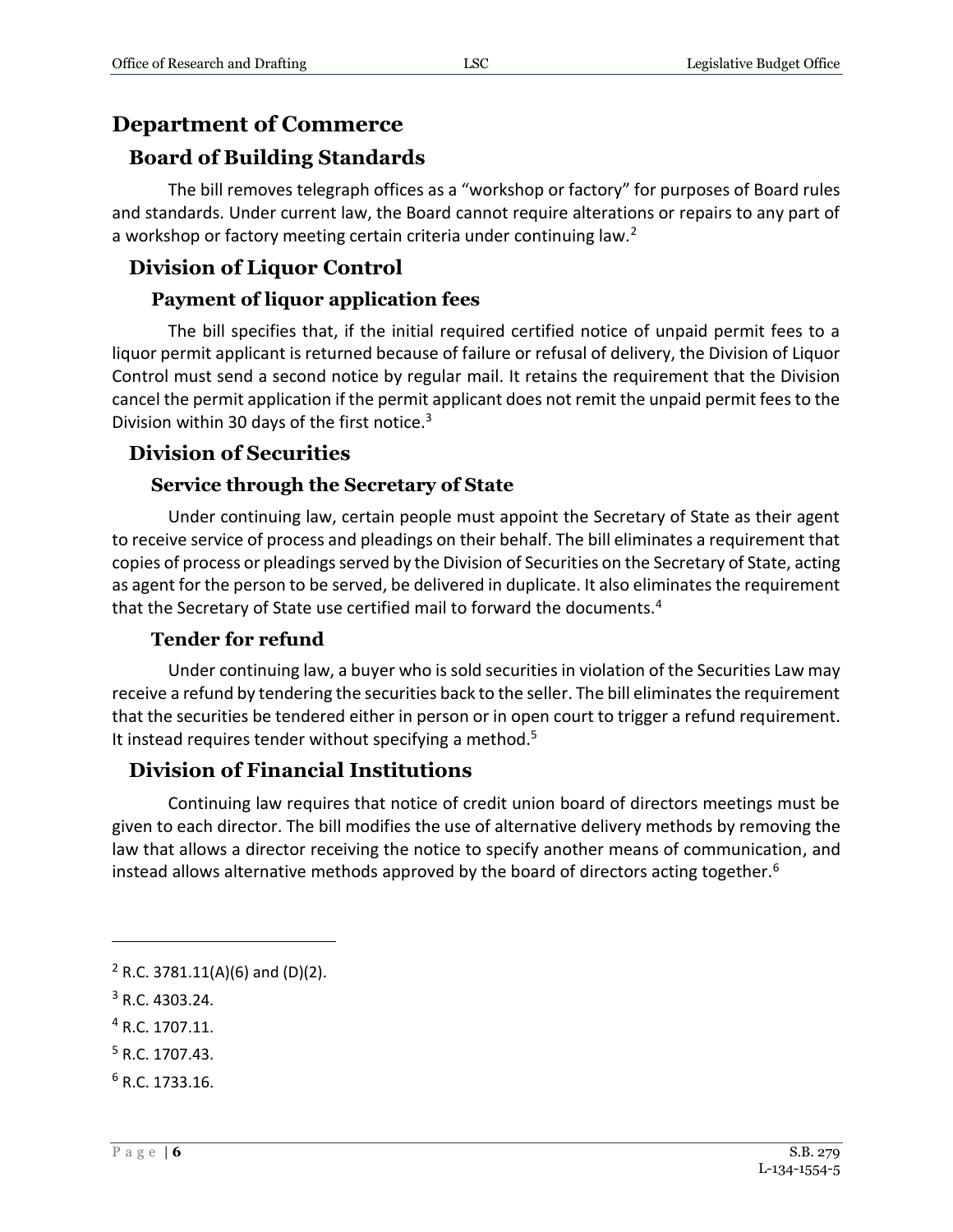#### **Department of Developmental Disabilities**

The bill removes obsolete provisions requiring the Director of Developmental Disabilities to submit a report to the General Assembly after calendar years 2003, 2004, and 2005. The report was to summarize rules regarding residential facility licensure; the number of licenses issued, renewed, or denied; how long those licenses were issued; sanctions imposed on licenses, and any other information the Director deemed important.<sup>7</sup>

### **Department of Education**

The bill eliminates the obsolete requirement that school districts or school buildings in academic emergency or academic watch submit information to the Department of Education prior to approval of a three-year continuous improvement plan. It also eliminates the obsolete requirements for site evaluations for districts or buildings in academic emergency or academic watch. The requirements expired on June 30, 2008.<sup>8</sup>

### **Environmental Protection Agency**

#### **General authorizations**

The bill provides general authorization to the Director of the Ohio Environmental Protection Agency (OEPA) as follows:

- Authorizes the Director to provide public notice of a hearing on the OEPA website in circumstances in which the Director currently must provide notice by newspaper publication;
- **Authorizes the Director to deliver documents or notice by any method capable of** documenting the intended recipient's receipt of the document or notice in circumstances in which the Director currently must provide the document or public notice by certified mail. $9$

It is unclear why, given these broad authorizations, the bill also amends other notice provisions that provide for newspaper publication or certified mail.<sup>10</sup>

#### **Regulated facilities**

The bill specifies that the holder of the first mortgage on a regulated facility may contact the mortgagor to determine if the facility is abandoned by any method capable of documenting the intended recipient's receipt of the document or notice. Current law requires that the contact be made by mail, telegram, telefax, or similar communication only.<sup>11</sup>

<sup>7</sup> R.C. 5123.195, repealed.

<sup>8</sup> R.C. 3302.04(D)(3) and (4).

 $9$  R.C. 3745.019.

<sup>10</sup> See for example, R.C. 3704.03, 3734.02, and 3734.021.

 $11$  R.C. 3752.11.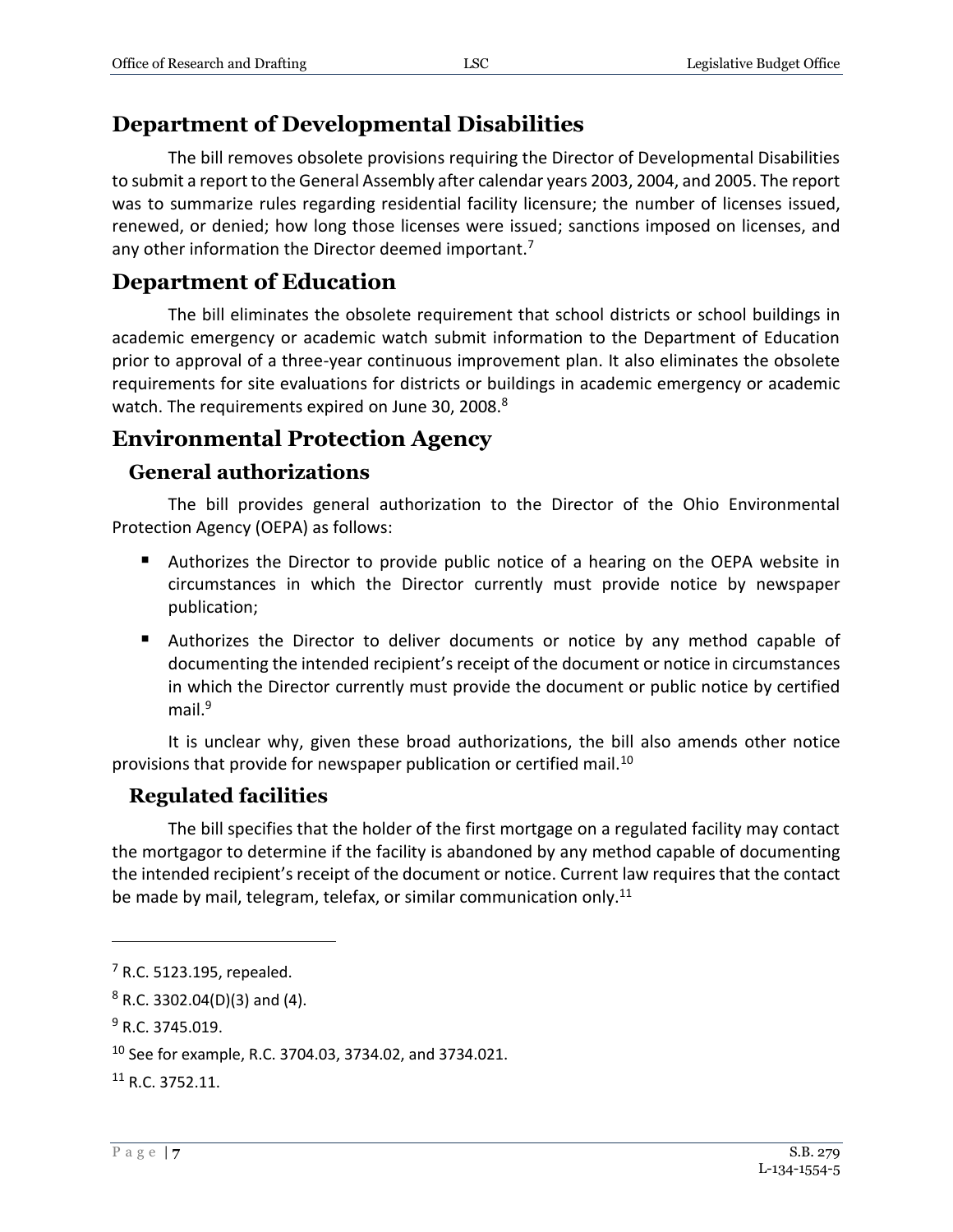#### **Department of Insurance**

Continuing law allows individuals to request access to their personal information held by insurance institutions, agents, and insurance support organizations. Currently, individuals must be allowed to see and copy the information in person or allowed to obtain a copy by mail. The bill changes this requirement, instead mandating that individuals be able to obtain a copy of the information in a manner agreed upon by the individual and the insurance institution, agent, or support organization.<sup>12</sup>

### **Department of Job and Family Services**

Continuing law specifies that the Treasurer of State must make disbursements from the state Unemployment Compensation Fund and the Auxiliary Services Personnel Unemployment Compensation Fund on warrants drawn by the Director of Job and Family Services. Currently, the warrants may include the facsimile signatures of the Director and the employee responsible for accounting for the funds printed on the warrants. The bill removes the reference to "facsimile" and maintains the authority to have signatures printed on the warrants. Because neither current law or the bill require the Director or employee to directly sign the warrants, it is unclear whether removing "facsimile" has any substantive effect.<sup>13</sup>

### **Department of Public Safety**

#### **Restricted driver's license: subsequent annual license**

Under current law, a restricted license is issued to a person who has certain medical conditions that inhibit safe driving, but only if the person's conditions are under effective control. The holder of a restricted license may subsequently apply for an unrestricted annual license when the restricted license expires. Obtaining the annual license is contingent upon submission of a licensed physician's statement attesting that the condition is dormant or under medical control (for a period of one year before application). The bill eliminates the following regarding this annual license:

- **The stipulation that the applicant submit the physician's statement to the Registrar of** Motor Vehicles by certified mail;
- A requirement that the holder of such an annual license obtain a physical validation sticker for use in conjunction with the license;
- A requirement that the physician's statement be made in duplicate; and

<sup>12</sup> R.C. 3904.08.

<sup>13</sup> R.C. 4141.09 and 4141.47.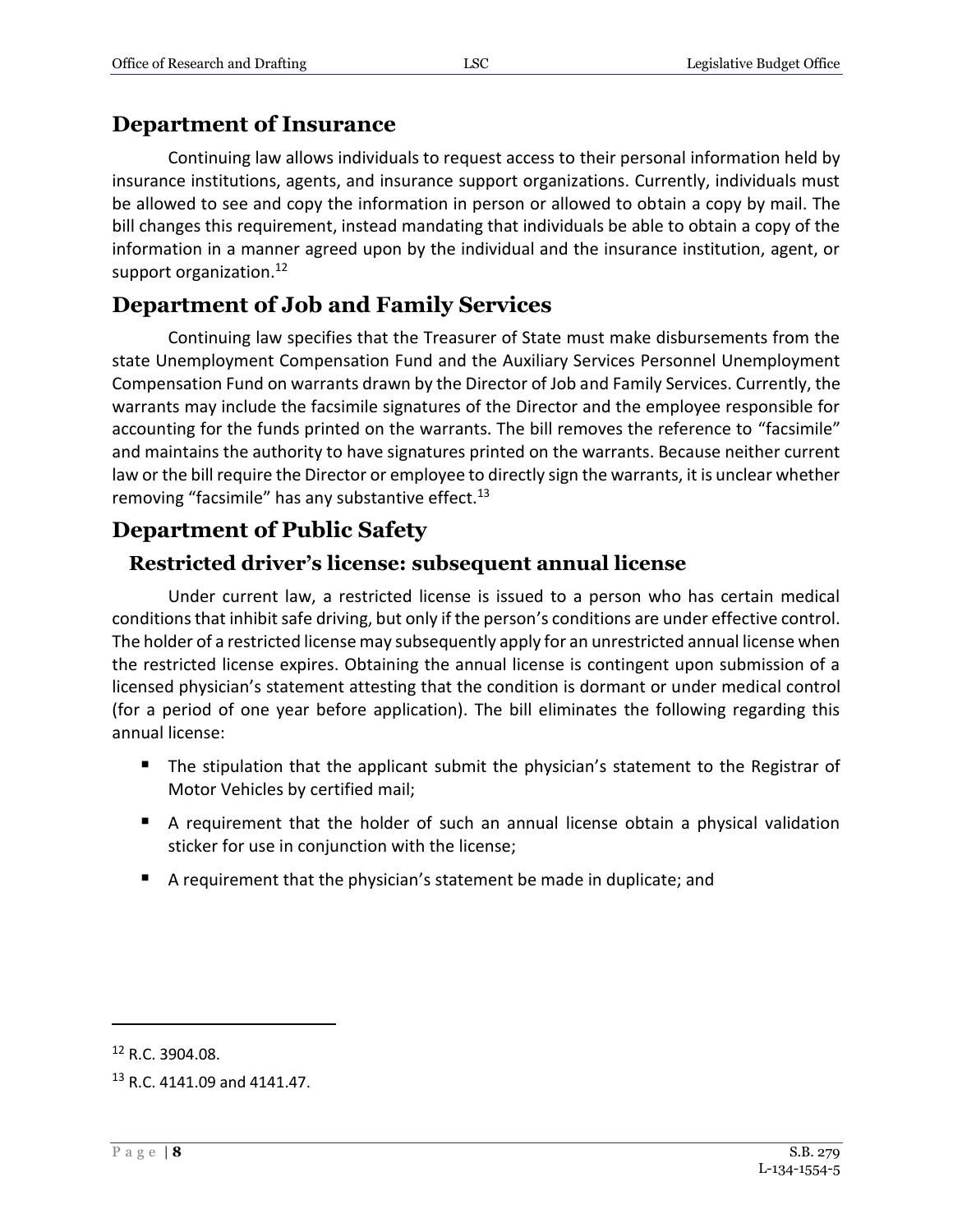A provision allowing an annual license applicant to maintain a physical duplicate copy of the physician's statement authorizing the applicant to operate a motor vehicle for no more than 30 days following the date of submission of the statement.<sup>14</sup>

#### **Driver training school anatomical gift instruction**

The bill allows driver training schools to use a website, email communication, compact disc media, or other electronic format to provide information about anatomical gifts to driver training students. Current law specifies the schools must use a video cassette tape, CD-ROM, interactive videodisc, or other electronic format.<sup>15</sup>

#### **Surrender of license and registration**

The bill specifies that if a person is required to surrender their license or registration because of a failure to maintain motor vehicle insurance, the person may deliver those items and license plates (if impounded or suspended) to the Registrar by any means. Current law specifies these items must be delivered in person.<sup>16</sup>

#### **Seizure of license plates after offense**

The bill eliminates the requirement that an arresting officer remove the license plates on a vehicle seized as part of an arrest for either of the following violations:

- **Driving under an OVI suspension; or**
- Wrongful entrustment of a vehicle.

Instead, the bill requires the license plates to remain on the vehicle unless otherwise ordered by a court.<sup>17</sup>

### **Public Utilities Commission of Ohio**

#### **Underground utility facilities – classification**

The bill removes "telegraphic communications" from being classified as an "underground utility facility" for purposes of the law regarding utility protection services. Under current law, any item buried or placed below ground or submerged under water for use in connection with the storage or conveyance of telephonic or telegraphic communications (among other things) is considered an "underground utility facility" subject to continuing law regarding utilities registering the location of, and protecting through marking, these facilities.

#### **Excavator contact information**

The bill removes the requirement that an excavator, prior to performing an emergency excavation, provide any fax numbers they may have to a protection service. Under current law,

- <sup>16</sup> R.C. 4509.101.
- <sup>17</sup> R.C. 4510.41.

<sup>14</sup> R.C. 4507.081.

<sup>&</sup>lt;sup>15</sup> R.C. 4508.021.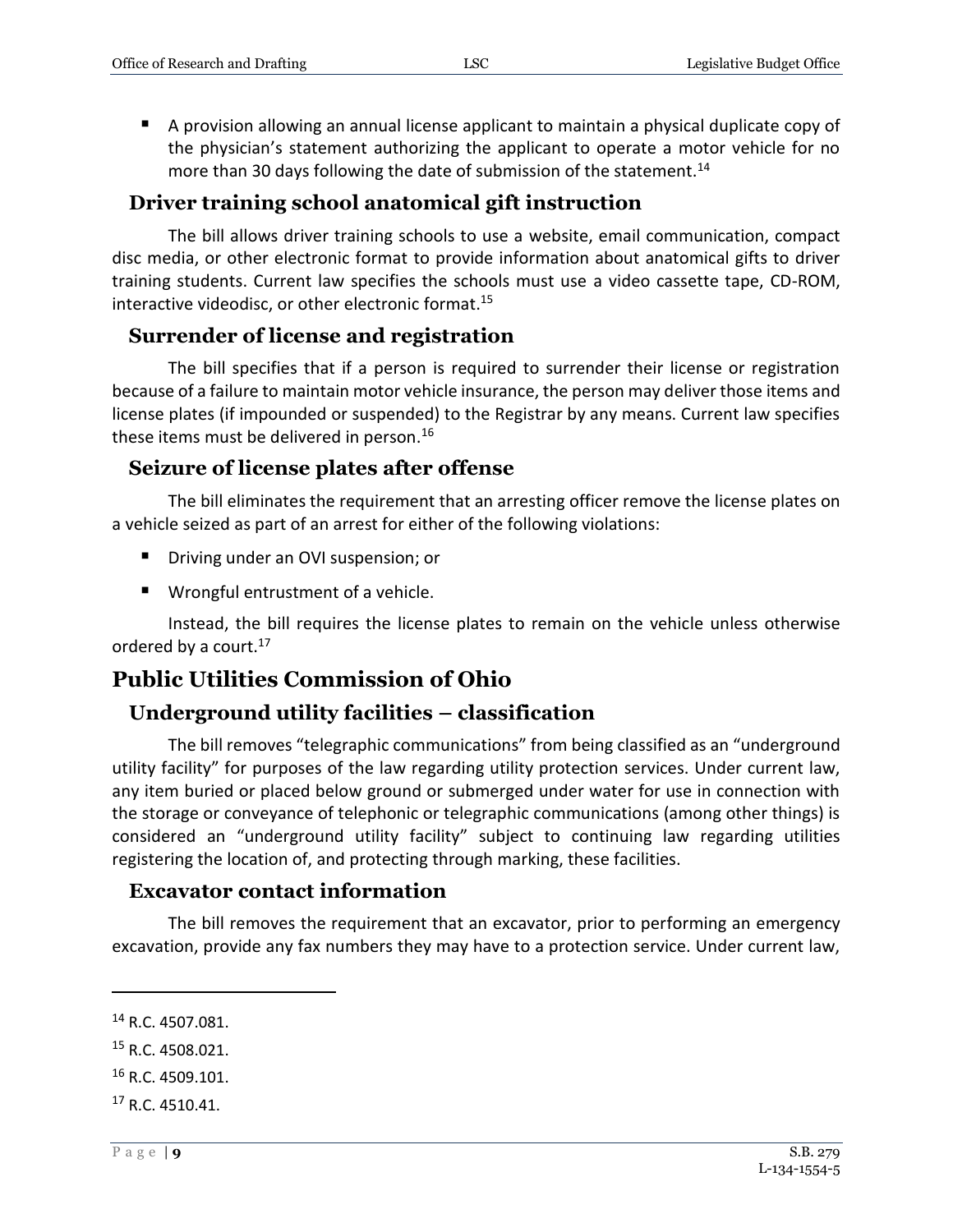notification must be provided to an underground utility protection service prior to commencing an emergency excavation, and it must include the excavator's name, address, email addresses, and telephone and facsimile numbers.

#### **Department of Taxation**

#### **Electronic delivery of tax notices and orders**

Current law generally allows the Department of Taxation to serve tax notices or orders electronically, but only with the taxpayer's prior consent. The bill removes this consent requirement. It further adds that electronic notification can be made to a taxpayer's authorized representative, and specifies that the notification can be made by any electronic means, including email and text message.<sup>18</sup>

#### **Public inspection of tax documents**

The bill removes two requirements that certain tax-related documents be open for public inspection. Instead, the following documents need only to be made available on the Department of Taxation's website:

- Certificates issued to qualified distribution centers (QDCs) under the commercial activity tax (CAT). Under continuing law, suppliers that ship goods to a QDC can exclude a portion of their receipts from the CAT. Current law requires the Department of Taxation to "publish" QDC certificates, but does not specifically require online publication. The bill specifies that these certificates must be available online for at least four years from the date they were issued.<sup>19</sup>
- A list of motor fuel suppliers who are subject to the state's petroleum activity tax. This list is already authorized, but not required, to be published on the Department of Taxation's website.<sup>20</sup>

#### **Department of Transportation**

The bill makes advertising for bids for Ohio Department of Transportation (ODOT) contracts in a newspaper of general circulation optional and requires the ODOT Director to publish notice for bids in other publications, as the Director considers advisable. Current law specifies the opposite  $-$  it requires newspaper publication and makes other publications optional.<sup>21</sup>

<sup>18</sup> R.C. 5703.37.

<sup>19</sup> R.C. 5751.40.

<sup>20</sup> R.C. 5736.041.

<sup>21</sup> R.C. 5525.01.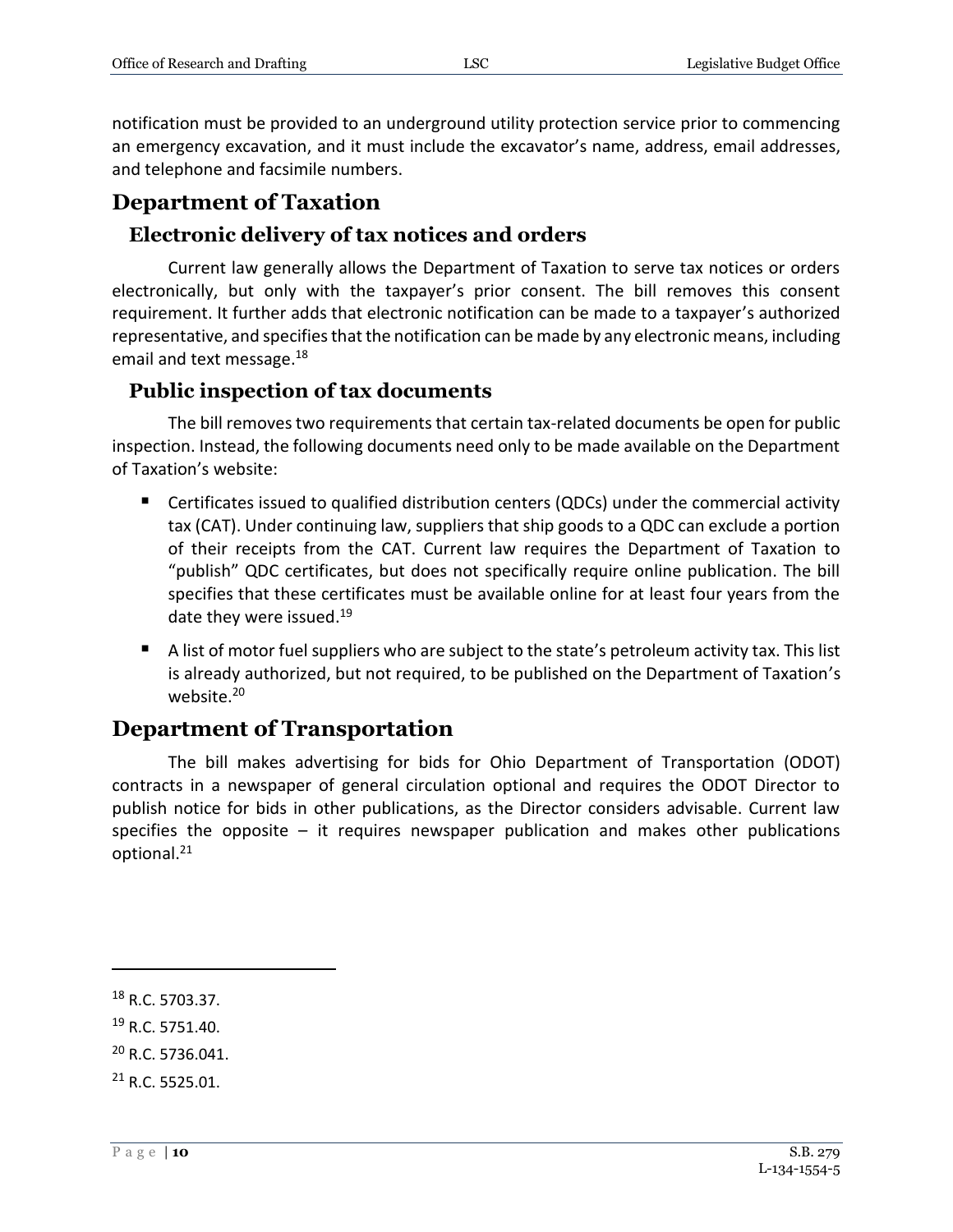### **Bureau of Workers' Compensation**

The bill specifies that electronically stored records have the same evidentiary effect as originals in a workers' compensation proceeding before the Industrial Commission, a Commission hearing officer, or a court. Under continuing law, records preserved using photographs, microphotographs, microfilm, films, or other direct forms of retention media also have the evidentiary effect of originals in the same proceedings.<sup>22</sup>

### **Changes to notice requirements**

The bill also modifies the type of communication media through which public entities or others may make required notice of events or services. The table below describes the type of notice and the change made to the permitted form of communication. The table indicates these changes as follows:

<sup>22</sup> R.C. 4123.52.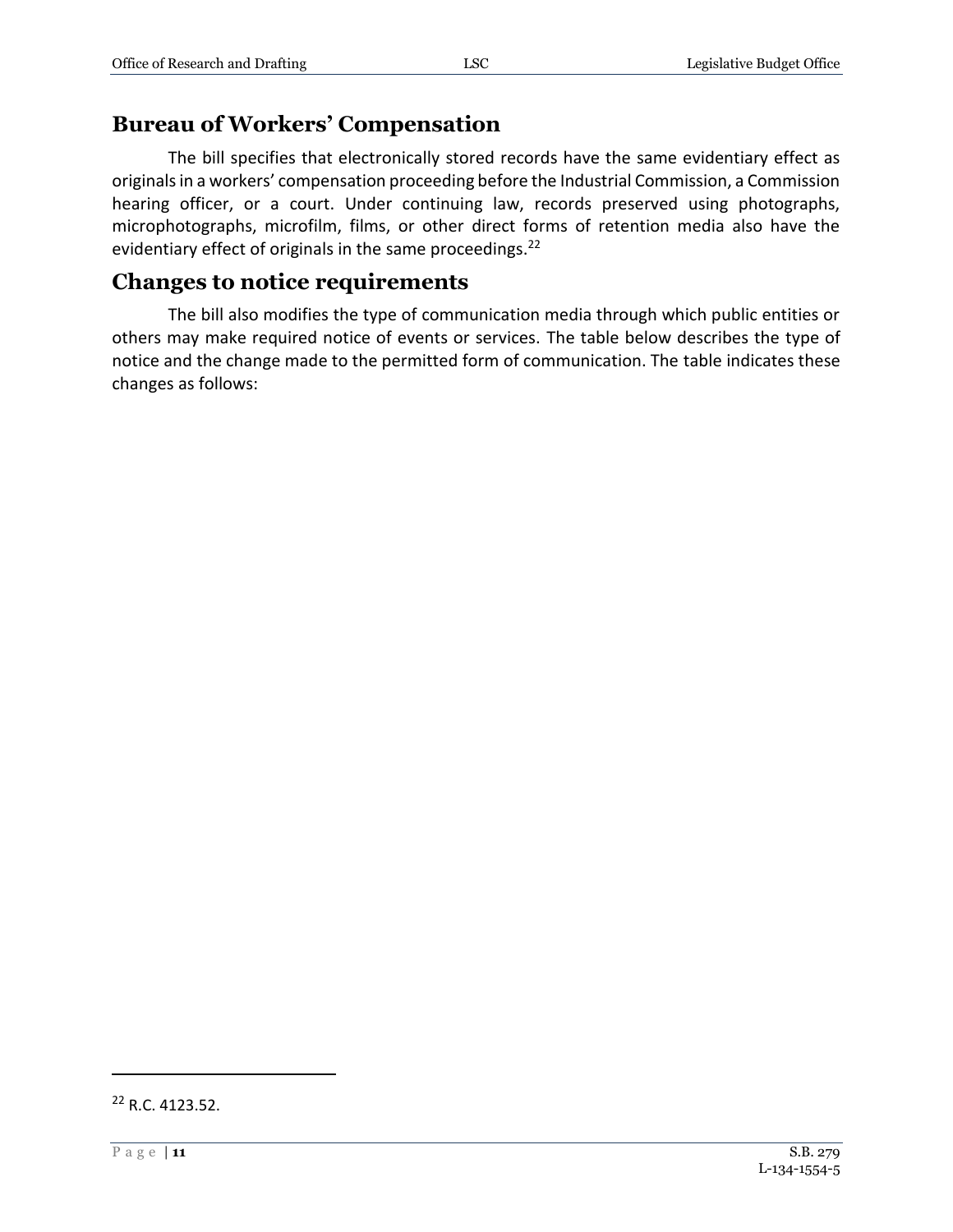| <b>Table 1: Notification changes</b><br>A=Added by bill as new form of communications; C=Current law unchanged by the bill; R=Removed by bill |             |                                  |                      |     |                  |                  |                  |              |               |  |  |  |
|-----------------------------------------------------------------------------------------------------------------------------------------------|-------------|----------------------------------|----------------------|-----|------------------|------------------|------------------|--------------|---------------|--|--|--|
| <b>Type of notice</b>                                                                                                                         | <b>Mail</b> | Commercial/<br>common<br>carrier | Email/<br>electronic | Fax | <b>Newspaper</b> | <b>Telephone</b> | <b>Telegraph</b> | In-person    | R.C. citation |  |  |  |
| <b>Controlling Board</b>                                                                                                                      |             |                                  |                      |     |                  |                  |                  |              |               |  |  |  |
| Notice to General<br>Assembly members<br>regarding changes to<br>capital appropriations                                                       | $\mathbf c$ |                                  | A                    |     |                  |                  |                  |              | 127.15        |  |  |  |
| <b>Ohio Casino Control Commission</b>                                                                                                         |             |                                  |                      |     |                  |                  |                  |              |               |  |  |  |
| Notices of intent to<br>include a person on an<br>exclusion list                                                                              | C           | A                                |                      |     |                  |                  |                  | $\mathsf{C}$ | 3772.031      |  |  |  |
| Notices of including a<br>person on an exclusion<br>list via emergency<br>order                                                               | C           | A                                | $\mathbf{A}$         |     |                  |                  |                  |              | 3772.04       |  |  |  |
| Notice of termination of<br>employment of a "key<br>employee"                                                                                 | C           | A                                | A                    |     |                  |                  |                  | A            | 3772.13       |  |  |  |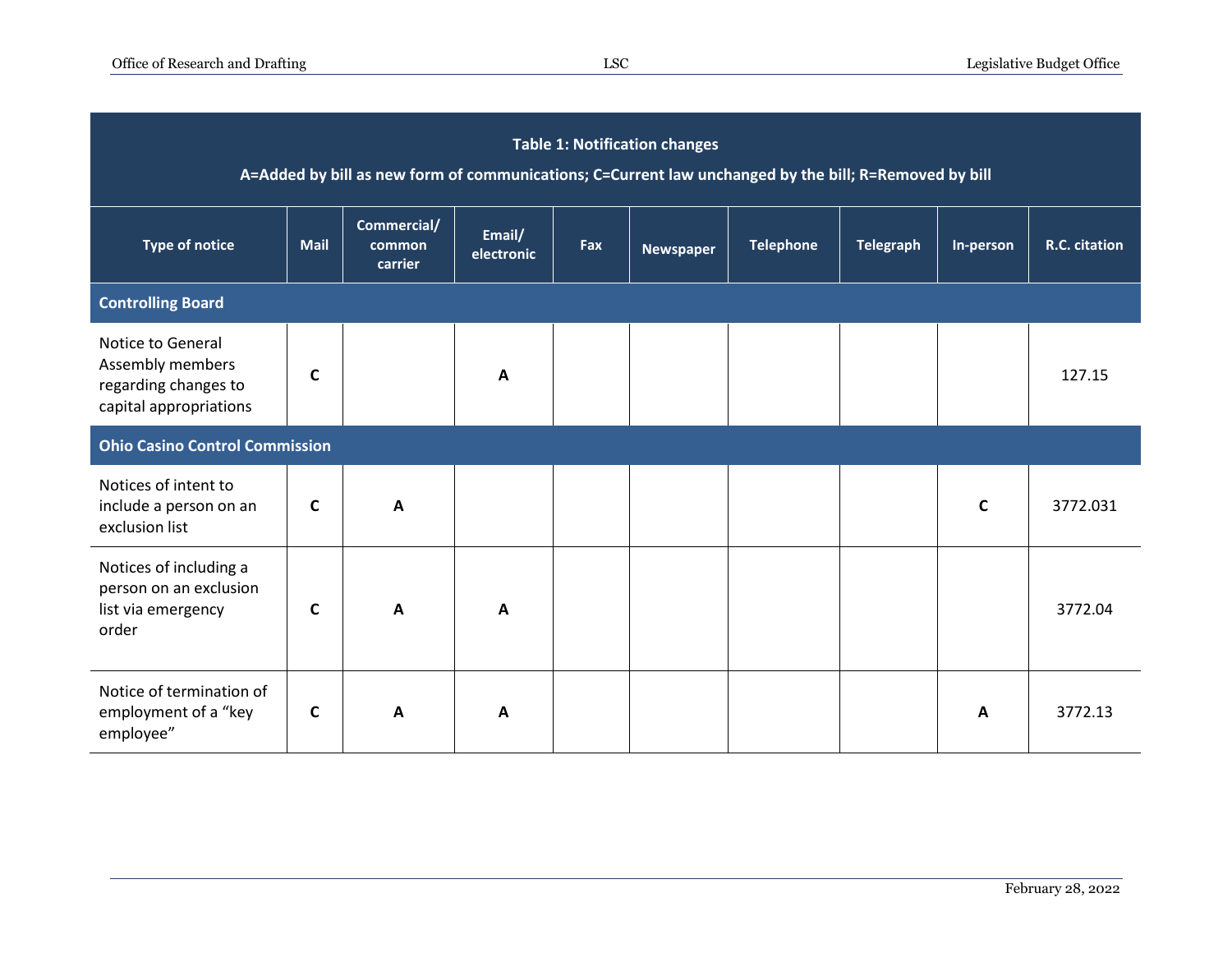| <b>Table 1: Notification changes</b><br>A=Added by bill as new form of communications; C=Current law unchanged by the bill; R=Removed by bill |             |                                  |                      |            |                  |                  |                  |           |               |  |  |  |
|-----------------------------------------------------------------------------------------------------------------------------------------------|-------------|----------------------------------|----------------------|------------|------------------|------------------|------------------|-----------|---------------|--|--|--|
| <b>Type of notice</b>                                                                                                                         | <b>Mail</b> | Commercial/<br>common<br>carrier | Email/<br>electronic | <b>Fax</b> | <b>Newspaper</b> | <b>Telephone</b> | <b>Telegraph</b> | In-person | R.C. citation |  |  |  |
| Department of Commerce - Division of Liquor Control                                                                                           |             |                                  |                      |            |                  |                  |                  |           |               |  |  |  |
| Notice of entering into an<br>agency store contract or<br>relocation of a store <sup>23</sup>                                                 | R           |                                  |                      |            |                  |                  |                  | R         | 4301.17       |  |  |  |
| Notice of distribution of<br>liquor permit fees                                                                                               | C           |                                  | A                    |            |                  |                  |                  |           | 4301.30       |  |  |  |
| Department of Commerce - Division of Securities                                                                                               |             |                                  |                      |            |                  |                  |                  |           |               |  |  |  |
| Notice of hearing to<br>revoke approval of<br>securities exchange or<br>system                                                                | R           |                                  | A                    |            |                  |                  |                  |           | 1707.02       |  |  |  |
| Notice of hearing to<br>suspend the exemption<br>of a security                                                                                | R           |                                  | A                    |            |                  |                  |                  |           | 1707.02       |  |  |  |

 $^{23}$  The bill eliminates the reference to mailed notice in R.C. 4301.17, but it does not specify the means by which notice must be given.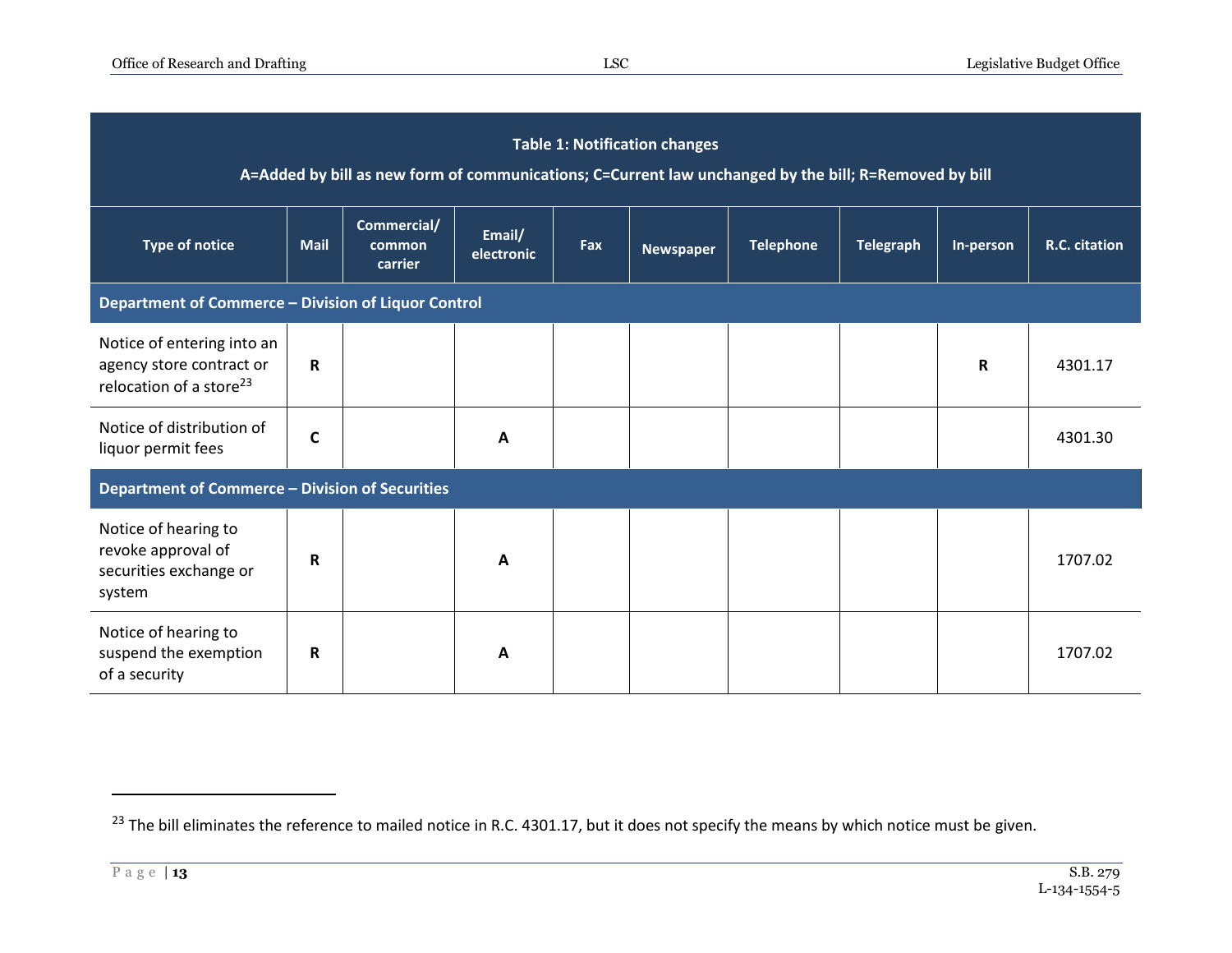| <b>Table 1: Notification changes</b><br>A=Added by bill as new form of communications; C=Current law unchanged by the bill; R=Removed by bill                     |              |                                  |                      |     |                  |                  |                  |              |               |  |  |
|-------------------------------------------------------------------------------------------------------------------------------------------------------------------|--------------|----------------------------------|----------------------|-----|------------------|------------------|------------------|--------------|---------------|--|--|
| <b>Type of notice</b>                                                                                                                                             | <b>Mail</b>  | Commercial/<br>common<br>carrier | Email/<br>electronic | Fax | <b>Newspaper</b> | <b>Telephone</b> | <b>Telegraph</b> | In-person    | R.C. citation |  |  |
| Notice of hearing to<br>determine fairness of<br>issuance and exchange of<br>securities through plan of<br>reorganization,<br>recapitalization, or<br>refinancing | $\mathbf{A}$ |                                  | $\mathbf{A}$         |     |                  |                  |                  | $\mathsf{C}$ | 1707.04       |  |  |
| Notice of process served<br>upon Secretary of State<br>as presumed agent for<br>person making or<br>opposing control bid                                          | R            |                                  |                      |     |                  |                  | $\mathsf R$      |              | 1707.042      |  |  |
| Notice to Division of<br>registration by<br>coordination                                                                                                          |              |                                  |                      |     |                  | $\mathbf c$      | $\mathbf R$      |              | 1707.091      |  |  |
| Notice by Division of stop<br>order in response to<br>failed registration by<br>coordination                                                                      | $\mathbf c$  |                                  |                      |     |                  | C                | R                |              | 1707.091      |  |  |
| Notice by Division to<br>issuer as to whether all<br>conditions for                                                                                               |              |                                  |                      |     |                  | $\mathbf c$      | $\mathsf R$      |              | 1707.091      |  |  |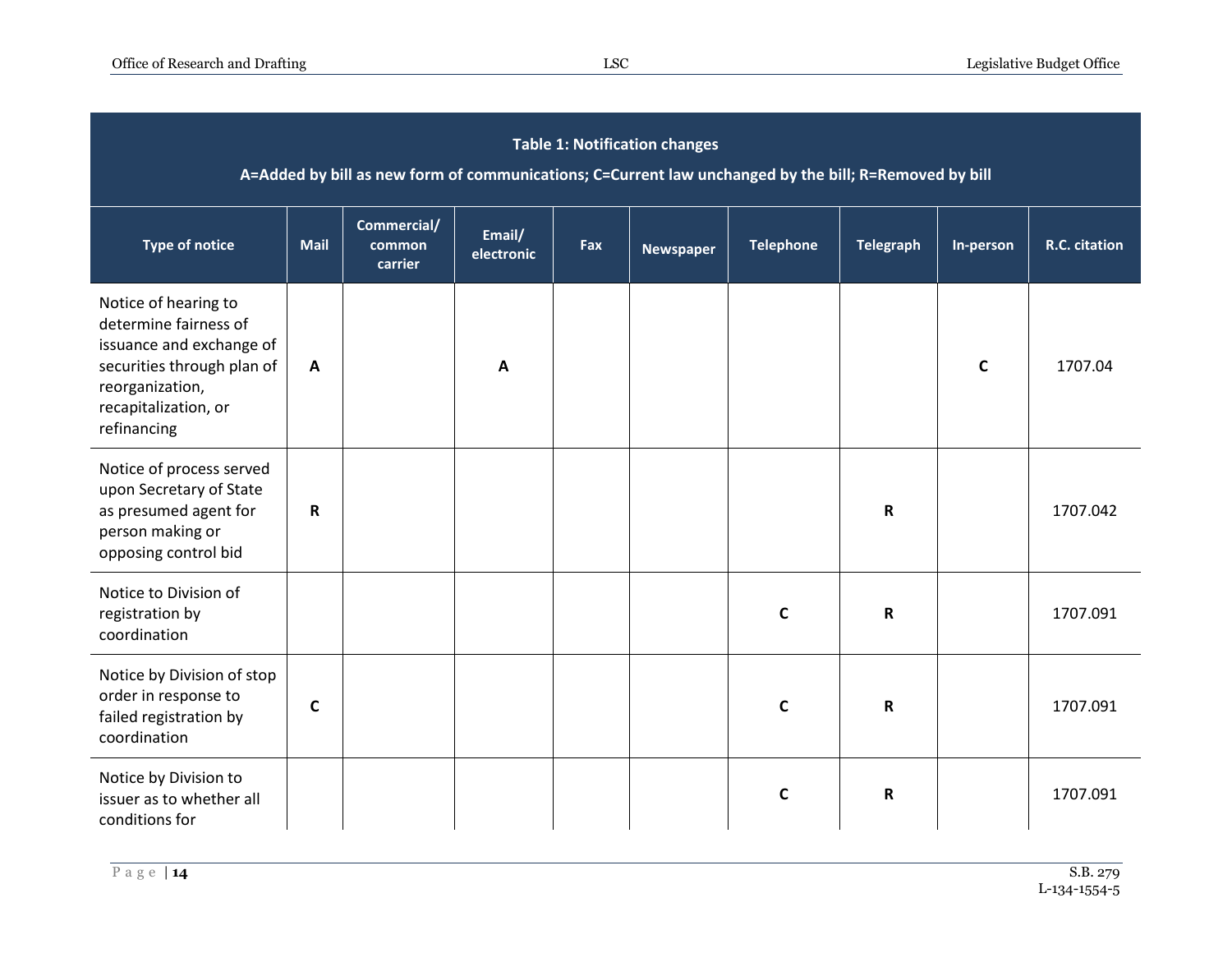| <b>Table 1: Notification changes</b><br>A=Added by bill as new form of communications; C=Current law unchanged by the bill; R=Removed by bill                                                   |             |                                  |                      |     |                  |                  |                  |           |               |  |  |
|-------------------------------------------------------------------------------------------------------------------------------------------------------------------------------------------------|-------------|----------------------------------|----------------------|-----|------------------|------------------|------------------|-----------|---------------|--|--|
| <b>Type of notice</b>                                                                                                                                                                           | <b>Mail</b> | Commercial/<br>common<br>carrier | Email/<br>electronic | Fax | <b>Newspaper</b> | <b>Telephone</b> | <b>Telegraph</b> | In-person | R.C. citation |  |  |
| registration by<br>coordination are met                                                                                                                                                         |             |                                  |                      |     |                  |                  |                  |           |               |  |  |
| Department of Commerce - Division of Financial Institutions                                                                                                                                     |             |                                  |                      |     |                  |                  |                  |           |               |  |  |
| Credit unions notice to<br>directors of board<br>meetings                                                                                                                                       |             |                                  |                      |     |                  |                  | R                |           | 1733.16       |  |  |
| Department of Commerce - Division of Real Estate & Professional Licensing                                                                                                                       |             |                                  |                      |     |                  |                  |                  |           |               |  |  |
| Notice of license renewal                                                                                                                                                                       | R           |                                  | $\mathbf{A}$         |     |                  |                  |                  |           | 4735.14       |  |  |
| Requirement to send<br>license of each real estate<br>salesperson to the real<br>estate broker associated<br>with salesperson                                                                   | R           |                                  | A                    |     |                  |                  |                  |           | 4735.13       |  |  |
| Requirement that real<br>estate broker return<br>license to Division of Real<br><b>Estate and Professional</b><br>Licensing when real estate<br>salesperson no longer<br>associated with broker | R           |                                  | A                    |     |                  |                  |                  |           | 4735.13       |  |  |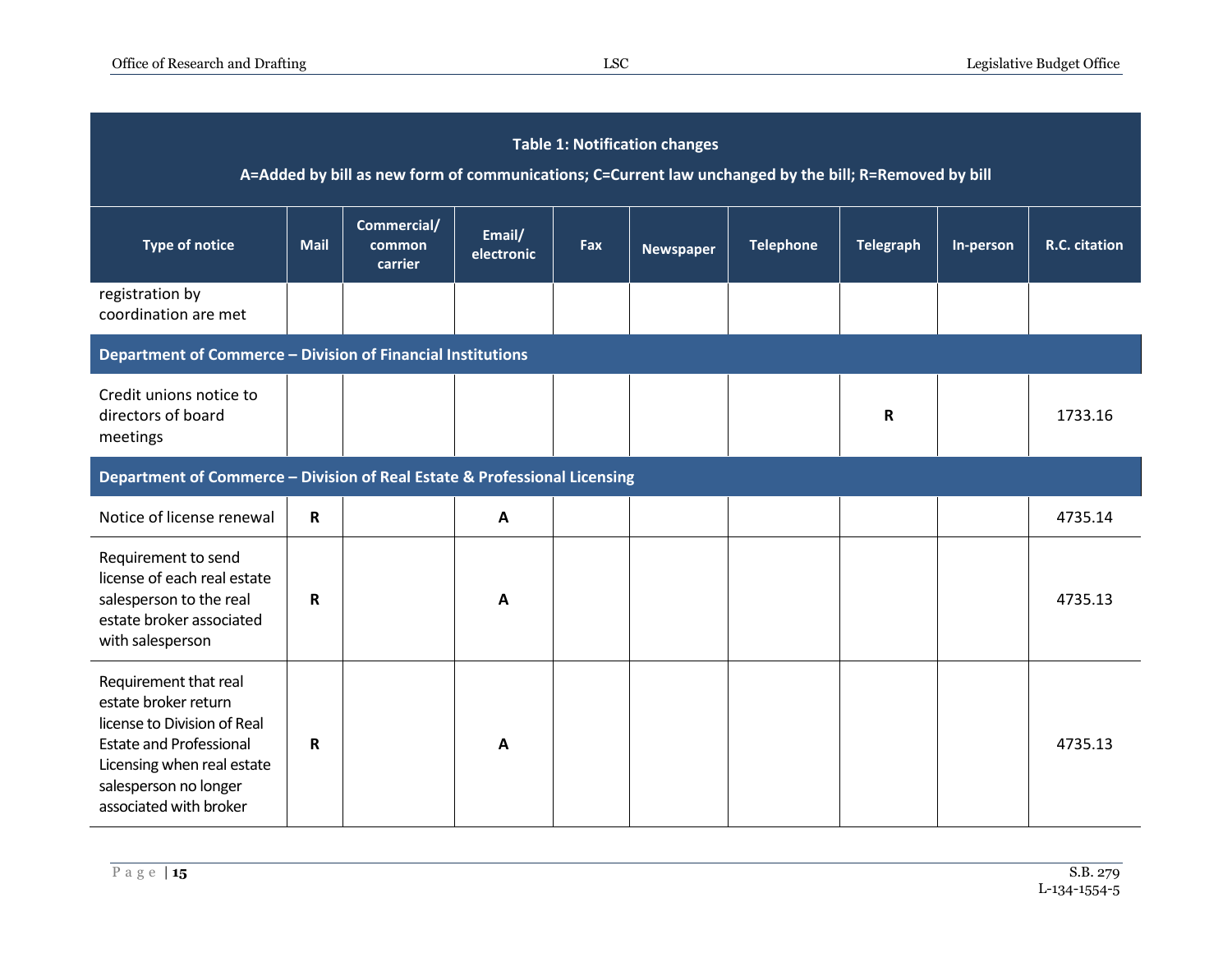| <b>Table 1: Notification changes</b><br>A=Added by bill as new form of communications; C=Current law unchanged by the bill; R=Removed by bill                                                                                                     |      |                                  |                      |     |                  |                  |                  |              |               |  |  |
|---------------------------------------------------------------------------------------------------------------------------------------------------------------------------------------------------------------------------------------------------|------|----------------------------------|----------------------|-----|------------------|------------------|------------------|--------------|---------------|--|--|
| <b>Type of notice</b>                                                                                                                                                                                                                             | Mail | Commercial/<br>common<br>carrier | Email/<br>electronic | Fax | <b>Newspaper</b> | <b>Telephone</b> | <b>Telegraph</b> | In-person    | R.C. citation |  |  |
| <b>Department of Education</b>                                                                                                                                                                                                                    |      |                                  |                      |     |                  |                  |                  |              |               |  |  |
| <b>State Board of Education</b><br>- Record and attestation<br>of meetings                                                                                                                                                                        |      |                                  | A                    |     |                  |                  |                  | $\mathsf{C}$ | 3301.05       |  |  |
| Department of Education<br>- Report regarding the<br>implementation and<br>effectiveness of the<br>program under which<br>higher-poverty public<br>schools must offer<br>breakfast to all enrolled<br>students before or during<br>the school day |      |                                  | $\mathbf{A}$         |     |                  |                  |                  |              | 3313.818      |  |  |
| School districts not<br>subject to Civil Service<br>Law - Termination of<br>nonteaching employee<br>contracts <sup>24</sup>                                                                                                                       | C    |                                  | A                    |     |                  |                  |                  |              | 3319.081      |  |  |

<sup>&</sup>lt;sup>24</sup> Current law requires that employees whose contracts are terminated be served by certified mail; the bill adds additional mailing options.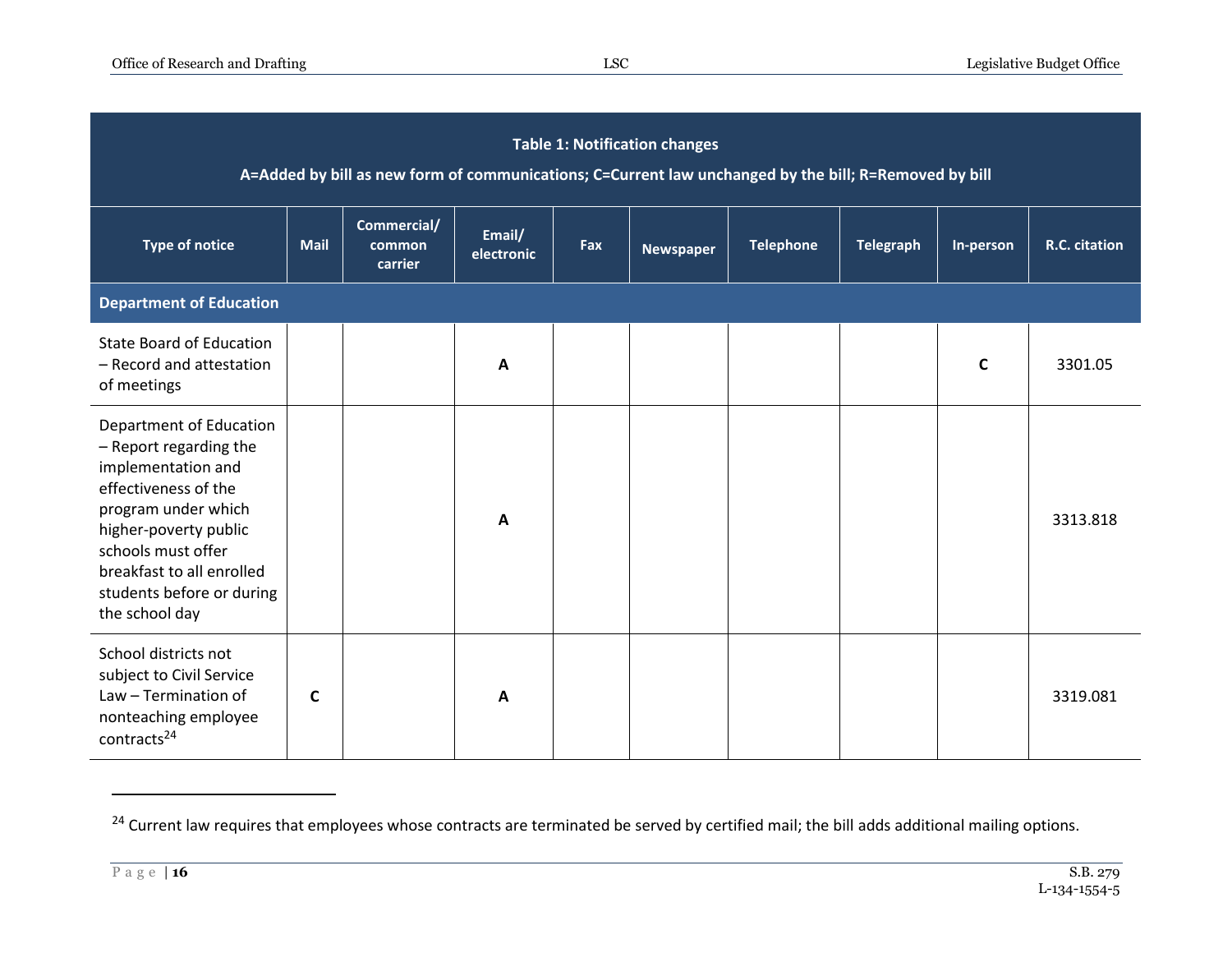| <b>Table 1: Notification changes</b><br>A=Added by bill as new form of communications; C=Current law unchanged by the bill; R=Removed by bill |              |                                  |                      |            |                  |                  |                  |              |               |  |  |
|-----------------------------------------------------------------------------------------------------------------------------------------------|--------------|----------------------------------|----------------------|------------|------------------|------------------|------------------|--------------|---------------|--|--|
| <b>Type of notice</b>                                                                                                                         | <b>Mail</b>  | Commercial/<br>common<br>carrier | Email/<br>electronic | <b>Fax</b> | <b>Newspaper</b> | <b>Telephone</b> | <b>Telegraph</b> | In-person    | R.C. citation |  |  |
| School district boards of<br>education - Notices of<br>nonrenewal of teachers'<br>contracts <sup>25</sup>                                     | C            |                                  | $\mathbf{A}$         |            |                  |                  |                  | $\mathsf{C}$ | 3319.11       |  |  |
| Superintendent of Public<br>Instruction - Notices of<br>failure to submit<br>fingerprints as a<br>requirement of licensure                    | $\mathbf{C}$ |                                  | $\mathbf{A}$         |            |                  |                  |                  |              | 3319.291      |  |  |
| <b>State Board of Education</b><br>or Superintendent of<br>Public Instruction -<br>Issuance of subpoenas in<br>investigations or hearings     | C            |                                  | $\mathbf{A}$         |            |                  |                  |                  | $\mathsf{C}$ | 3319.311      |  |  |

<sup>&</sup>lt;sup>25</sup> Current law requires that notices of nonrenewal be sent to teachers via certified mail; the bill adds additional mailing options. The bill also adds new forms of mailing options for a teacher to notify a district board of the teacher's desire for a hearing regarding nonrenewal of contract.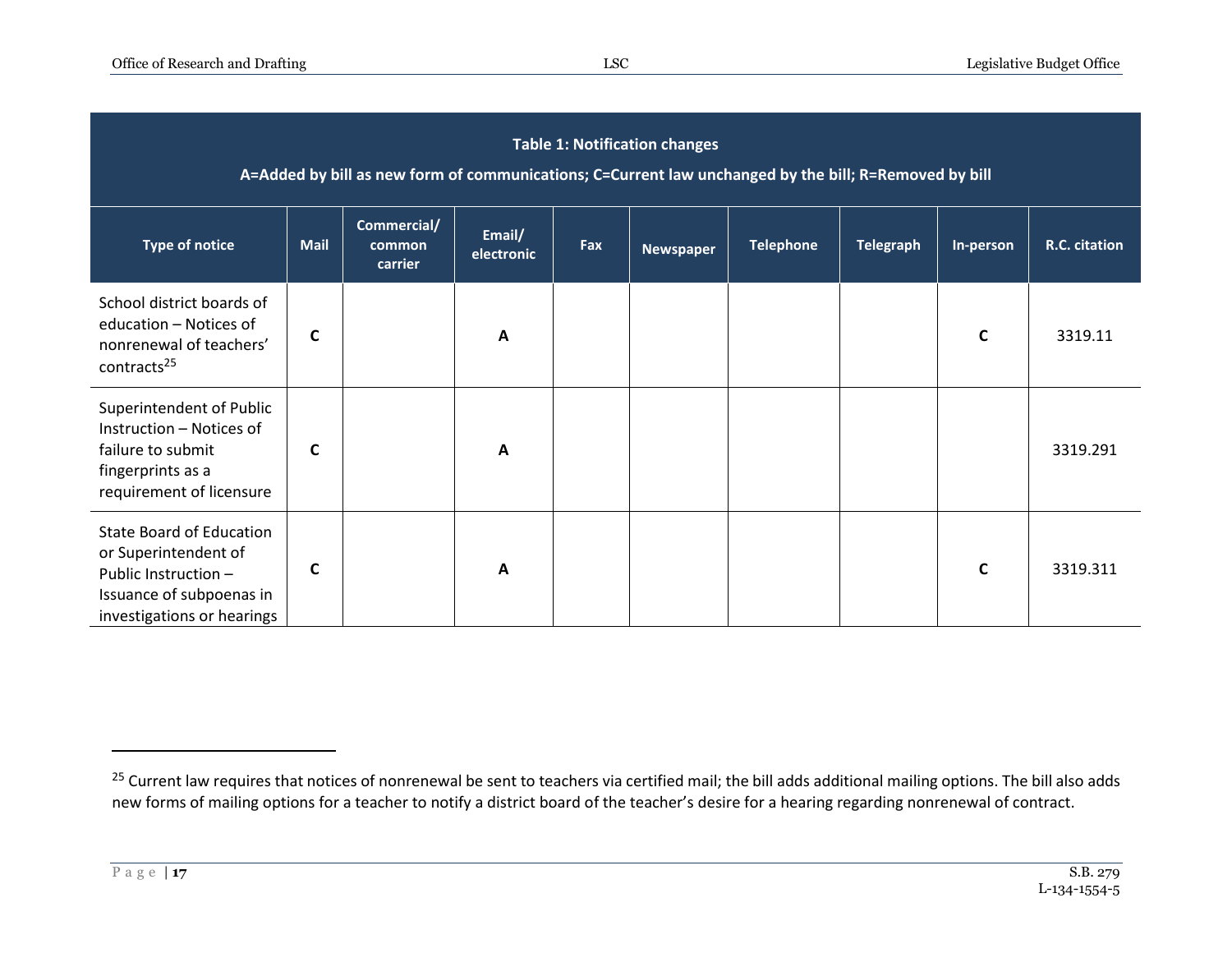| <b>Table 1: Notification changes</b><br>A=Added by bill as new form of communications; C=Current law unchanged by the bill; R=Removed by bill |              |                                  |                      |     |                  |                  |                  |           |                       |  |  |  |
|-----------------------------------------------------------------------------------------------------------------------------------------------|--------------|----------------------------------|----------------------|-----|------------------|------------------|------------------|-----------|-----------------------|--|--|--|
| <b>Type of notice</b>                                                                                                                         | <b>Mail</b>  | Commercial/<br>common<br>carrier | Email/<br>electronic | Fax | <b>Newspaper</b> | <b>Telephone</b> | <b>Telegraph</b> | In-person | R.C. citation         |  |  |  |
| regarding teacher<br>misconduct <sup>26</sup>                                                                                                 |              |                                  |                      |     |                  |                  |                  |           |                       |  |  |  |
| School districts and other<br>public schools - Notices<br>regarding truancy or<br>other attendance issues <sup>27</sup>                       | C            |                                  | A                    |     |                  |                  |                  |           | 3321.21 <sup>28</sup> |  |  |  |
| <b>Environmental Protection Agency</b>                                                                                                        |              |                                  |                      |     |                  |                  |                  |           |                       |  |  |  |
| Notice of a public hearing<br>on an application for a<br>variance from air<br>emission requirements                                           | $\mathbf{A}$ |                                  | $\mathbf{A}$         |     |                  |                  |                  |           | 3704.03               |  |  |  |

<sup>28</sup> See also R.C. 3321.19 and 3321.20, neither in the bill.

<sup>&</sup>lt;sup>26</sup> Current law requires subpoenas to be issued via certified mail or by personal delivery; the bill adds additional mailing options. See also R.C. 3319.31, not in the bill.

<sup>&</sup>lt;sup>27</sup> Current law requires notices regarding student truancy or other attendance issues be sent via registered mail; the bill adds additional mailing options.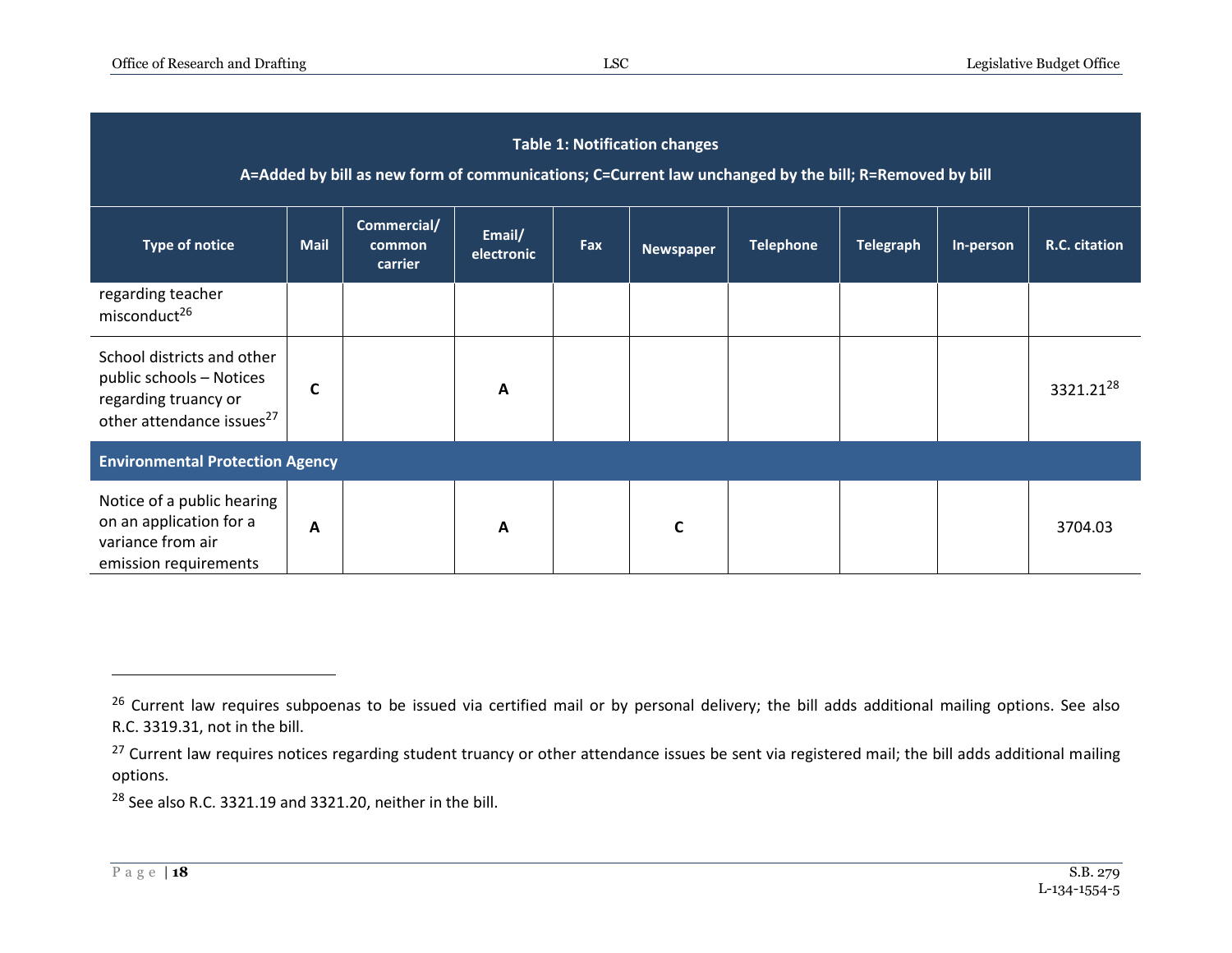| <b>Table 1: Notification changes</b><br>A=Added by bill as new form of communications; C=Current law unchanged by the bill; R=Removed by bill |             |                                  |                      |     |                  |                  |                  |           |               |  |  |
|-----------------------------------------------------------------------------------------------------------------------------------------------|-------------|----------------------------------|----------------------|-----|------------------|------------------|------------------|-----------|---------------|--|--|
| <b>Type of notice</b>                                                                                                                         | <b>Mail</b> | Commercial/<br>common<br>carrier | Email/<br>electronic | Fax | <b>Newspaper</b> | <b>Telephone</b> | <b>Telegraph</b> | In-person | R.C. citation |  |  |
| for an air contaminant<br>source <sup>29</sup>                                                                                                |             |                                  |                      |     |                  |                  |                  |           |               |  |  |
| Notice of a public hearing<br>on an application for a<br>variance from solid waste<br>facility permitting<br>requirement <sup>30</sup>        |             |                                  | A                    |     | $\mathsf{C}$     |                  |                  |           | 3734.02       |  |  |
| Notice of public hearing on<br>application for variance<br>from infectious waste<br>treatment requirements <sup>31</sup>                      |             |                                  | $\mathbf{A}$         |     |                  |                  |                  |           | 3734.021      |  |  |

<sup>&</sup>lt;sup>29</sup> Current law requires notice by certified mail. The bill allows either certified mail or any other type of mail accompanied by receipt. Current law also requires notification in a newspaper with general circulation in the applicable county. The bill allows either notice by newspaper publication or notice on OEPA's website.

<sup>&</sup>lt;sup>30</sup> Current law requires notification in a newspaper with general circulation in the applicable county. The bill allows either notice by newspaper publication or notice on OEPA's website.

<sup>&</sup>lt;sup>31</sup> Current law requires notification in a newspaper with general circulation in the applicable county. The bill allows either notice by newspaper publication or notice on OEPA's website.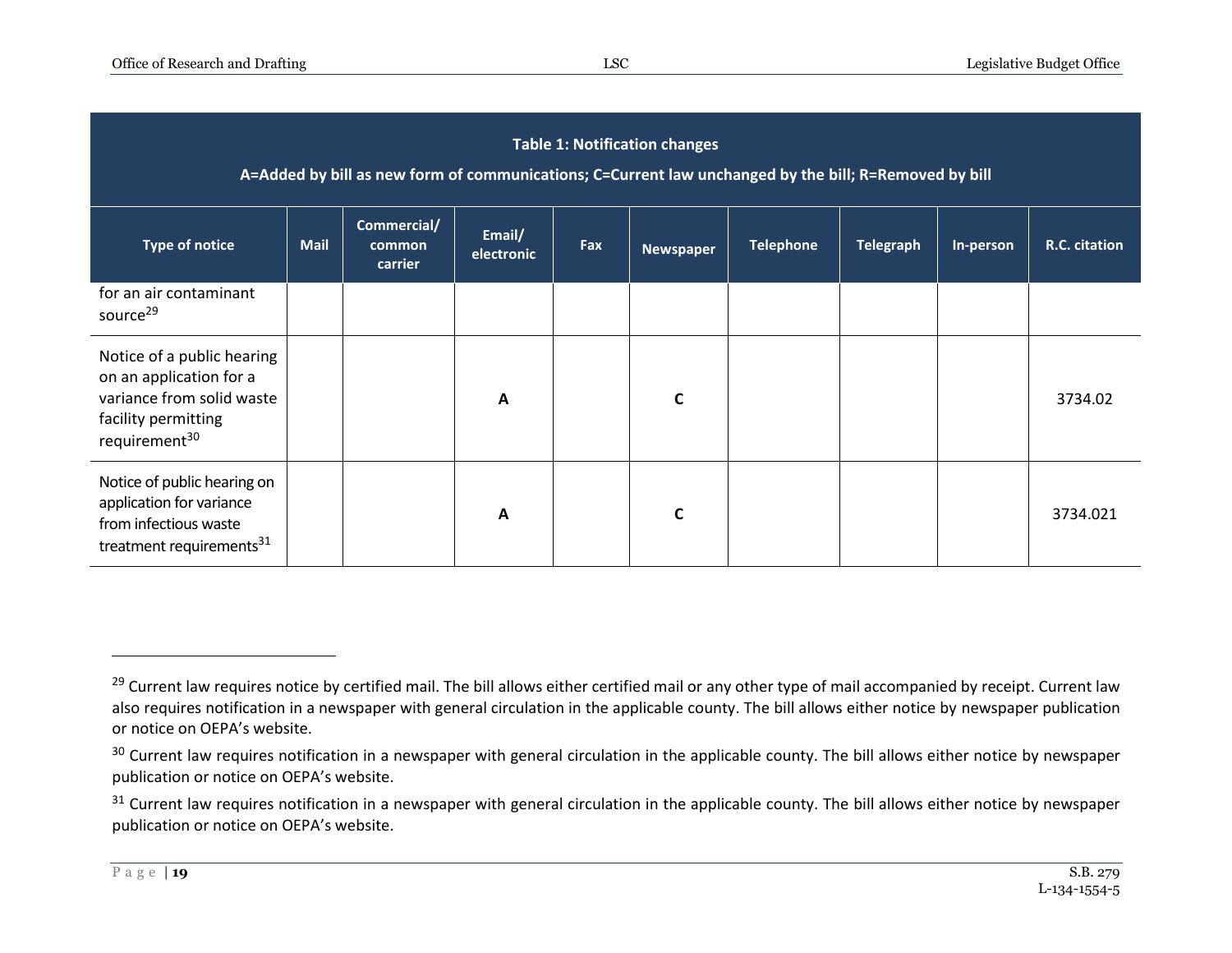| <b>Table 1: Notification changes</b><br>A=Added by bill as new form of communications; C=Current law unchanged by the bill; R=Removed by bill |                                              |                                  |                      |     |                  |                  |                  |             |               |  |
|-----------------------------------------------------------------------------------------------------------------------------------------------|----------------------------------------------|----------------------------------|----------------------|-----|------------------|------------------|------------------|-------------|---------------|--|
| <b>Type of notice</b>                                                                                                                         | <b>Mail</b>                                  | Commercial/<br>common<br>carrier | Email/<br>electronic | Fax | <b>Newspaper</b> | <b>Telephone</b> | <b>Telegraph</b> | In-person   | R.C. citation |  |
|                                                                                                                                               | <b>Department of Job and Family Services</b> |                                  |                      |     |                  |                  |                  |             |               |  |
| County department of<br>job and family services -<br>notice to assistance<br>group of option for pre-<br>sanction conference                  |                                              |                                  |                      |     |                  |                  |                  | R           | 5107.161      |  |
| Office of Child Support -<br>acknowledgment of<br>paternity                                                                                   | C                                            |                                  |                      |     |                  |                  |                  | R           | 3111.23       |  |
| <b>Department of Medicaid (ODM)</b>                                                                                                           |                                              |                                  |                      |     |                  |                  |                  |             |               |  |
| ODM - exception review<br>of nursing facility<br>quarterly resident<br>assessment data                                                        |                                              |                                  |                      |     |                  |                  |                  | $\mathbf R$ | 5165.193      |  |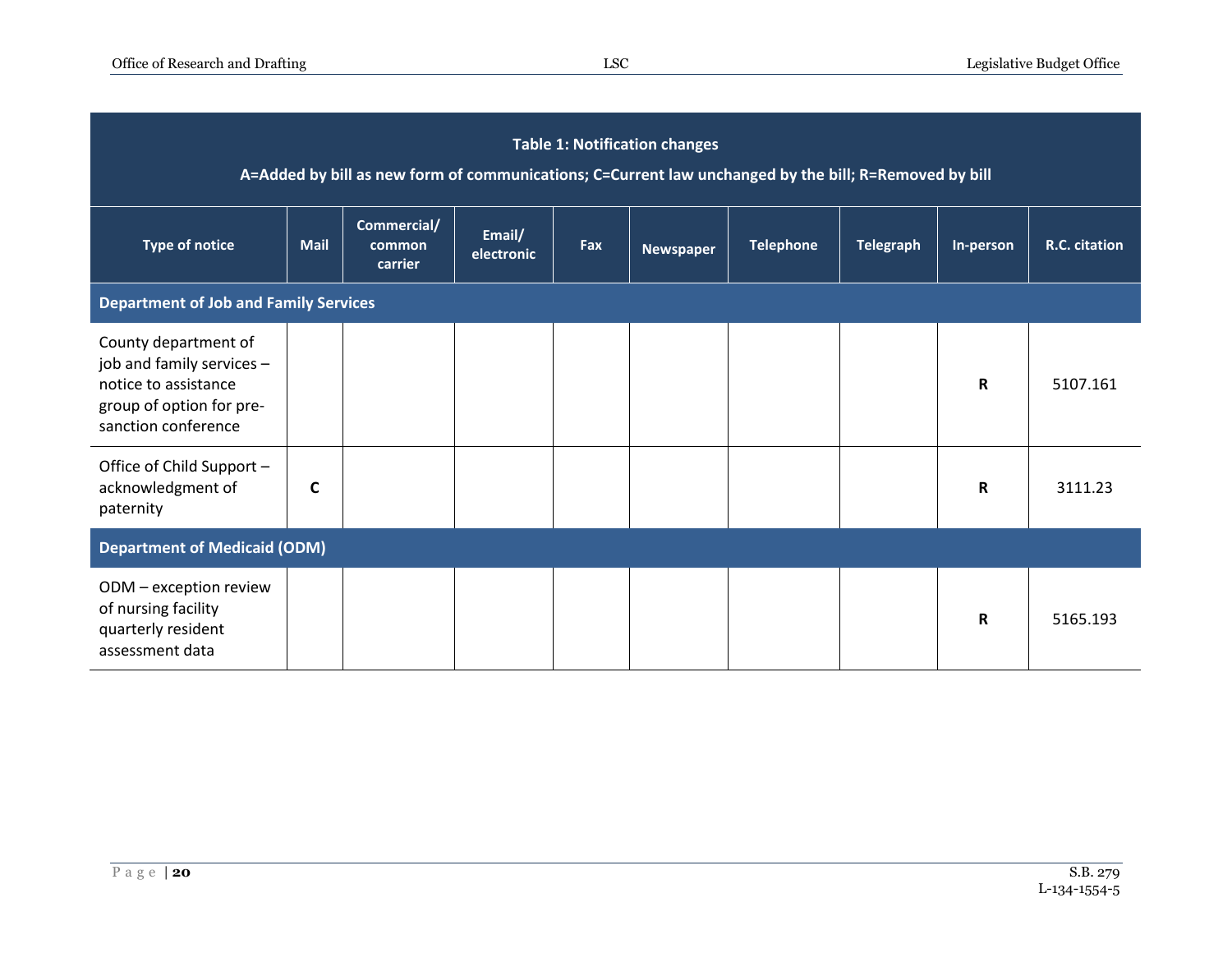| <b>Table 1: Notification changes</b><br>A=Added by bill as new form of communications; C=Current law unchanged by the bill; R=Removed by bill |             |                                  |                      |     |                  |                  |                  |              |                        |
|-----------------------------------------------------------------------------------------------------------------------------------------------|-------------|----------------------------------|----------------------|-----|------------------|------------------|------------------|--------------|------------------------|
| <b>Type of notice</b>                                                                                                                         | Mail        | Commercial/<br>common<br>carrier | Email/<br>electronic | Fax | <b>Newspaper</b> | <b>Telephone</b> | <b>Telegraph</b> | In-person    | R.C. citation          |
| ODM, Department of<br>Health, and nursing<br>facilities - written notice<br>regarding nursing facility<br>certification and survey<br>orders  | C           |                                  |                      |     |                  |                  |                  | $\mathsf{C}$ | 5165.8632              |
| Home care attendants -<br>health and welfare<br>meetings with consumers                                                                       |             |                                  | $\mathbf{A}$         |     |                  | A                |                  | C            | 5166.30333             |
| ODM - notice to hospital<br>of preliminary amount of<br><b>Hospital Care Assurance</b><br>Program assessment                                  | $\mathbf R$ |                                  |                      |     |                  |                  |                  |              | 5168.08                |
| ODM - notice to hospital<br>of preliminary amount of<br>hospital assessment                                                                   | R           |                                  |                      |     |                  |                  |                  |              | 5168.22 and<br>5168.23 |

<sup>&</sup>lt;sup>32</sup> The bill expands this current authority by also permitting the notice to be provided by other means reasonably calculated to provide prompt actual notice.

<sup>&</sup>lt;sup>33</sup> The in-person meeting requirement may be satisfied by telephone or other electronic means, if permitted by ODM rules.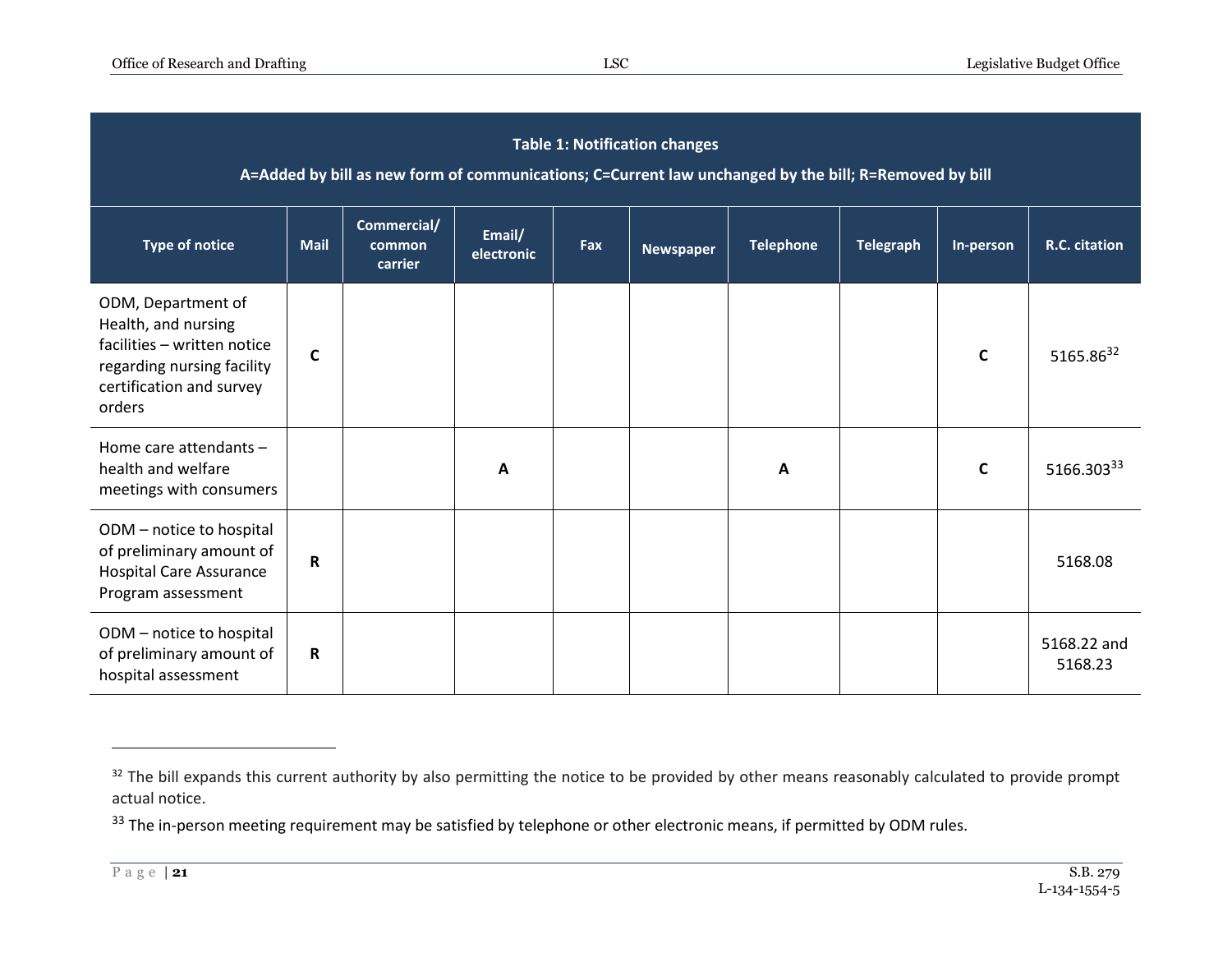| <b>Table 1: Notification changes</b><br>A=Added by bill as new form of communications; C=Current law unchanged by the bill; R=Removed by bill |              |                                  |                      |             |                  |                  |                  |           |                        |
|-----------------------------------------------------------------------------------------------------------------------------------------------|--------------|----------------------------------|----------------------|-------------|------------------|------------------|------------------|-----------|------------------------|
| <b>Type of notice</b>                                                                                                                         | <b>Mail</b>  | Commercial/<br>common<br>carrier | Email/<br>electronic | Fax         | <b>Newspaper</b> | <b>Telephone</b> | <b>Telegraph</b> | In-person | R.C. citation          |
| Department of Natural Resources - Division of Oil and Gas Resources Management                                                                |              |                                  |                      |             |                  |                  |                  |           |                        |
| Copy of drilling permit<br>application to local<br>government                                                                                 | C            |                                  | $\mathsf{C}$         | $\mathbf R$ |                  |                  |                  |           | 1509.06                |
| Notice of order regarding<br>adjudication,<br>determination, or<br>finding $34$                                                               | C            |                                  | A                    |             |                  |                  |                  |           | 1571.10 and<br>1571.14 |
| Hearing officer Notice of<br>order affirming or<br>vacating adjudication,<br>determination, or<br>finding <sup>35</sup>                       | $\mathsf{C}$ |                                  | A                    |             |                  |                  |                  |           | 1571.14 and<br>1571.15 |
| Notice of hearing of<br>complaint regarding                                                                                                   | C            |                                  | A                    |             |                  |                  |                  |           | 1571.16                |

<sup>&</sup>lt;sup>34</sup> R.C. 1571.10 provides for certified mail or electronic notice, rather than registered mail as under current law.

<sup>&</sup>lt;sup>35</sup> R.C. 1571.14 and 1571.15 provide for certified mail or electronic notice, rather than registered mail as under current law.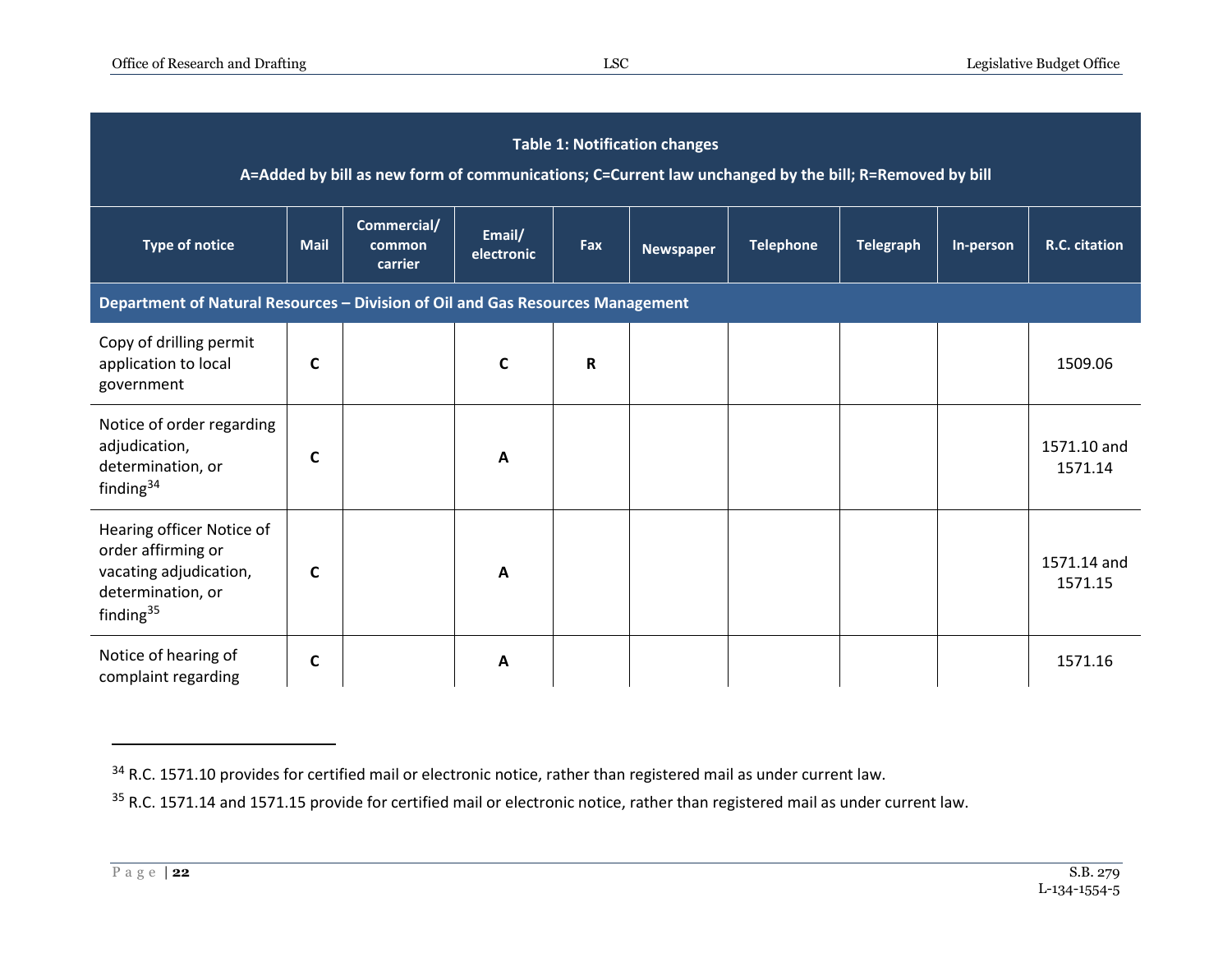| <b>Table 1: Notification changes</b><br>A=Added by bill as new form of communications; C=Current law unchanged by the bill; R=Removed by bill |             |                                  |                      |     |                  |                  |                  |           |               |
|-----------------------------------------------------------------------------------------------------------------------------------------------|-------------|----------------------------------|----------------------|-----|------------------|------------------|------------------|-----------|---------------|
| <b>Type of notice</b>                                                                                                                         | <b>Mail</b> | Commercial/<br>common<br>carrier | Email/<br>electronic | Fax | <b>Newspaper</b> | <b>Telephone</b> | <b>Telegraph</b> | In-person | R.C. citation |
| underground storage of<br>gas <sup>36</sup>                                                                                                   |             |                                  |                      |     |                  |                  |                  |           |               |
| Department of Natural Resources - Division of Mineral Resources Management                                                                    |             |                                  |                      |     |                  |                  |                  |           |               |
| Notices related to coal<br>mining reclamation<br>services <sup>37</sup>                                                                       | C           |                                  | A                    |     |                  |                  |                  |           | 1513.08       |
| Notice of death by<br>accident in any mine                                                                                                    |             |                                  | A                    |     |                  |                  | R                |           | 1565.12       |

<sup>&</sup>lt;sup>36</sup> R.C. 1571.16 provides for certified mail or electronic notice, rather than registered mail as under current law.

<sup>&</sup>lt;sup>37</sup> R.C. 1513.08 provides for certified mail or electronic notice with acknowledgment of receipt.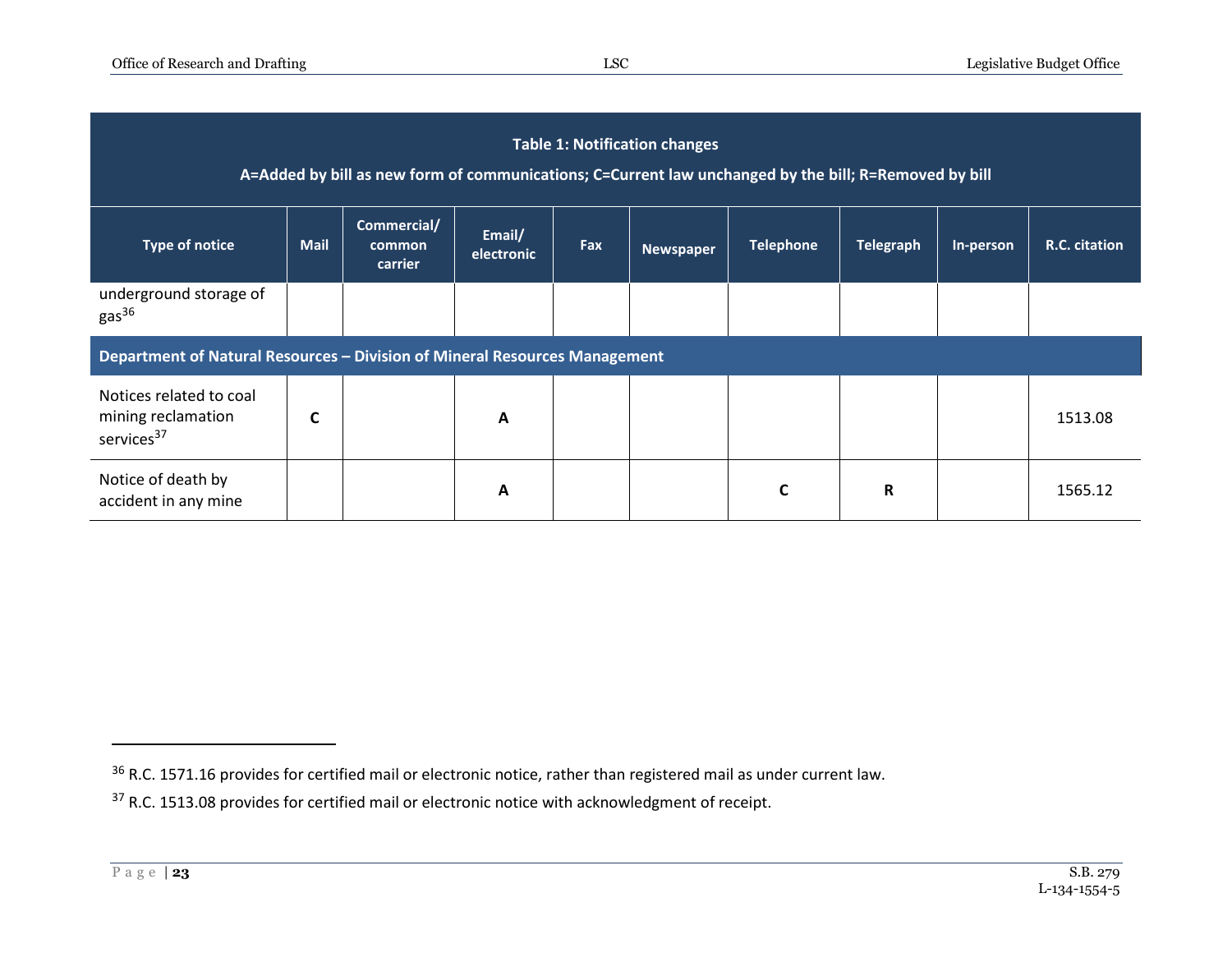| <b>Table 1: Notification changes</b><br>A=Added by bill as new form of communications; C=Current law unchanged by the bill; R=Removed by bill                         |             |                                  |                      |     |                  |                  |                  |           |               |
|-----------------------------------------------------------------------------------------------------------------------------------------------------------------------|-------------|----------------------------------|----------------------|-----|------------------|------------------|------------------|-----------|---------------|
| <b>Type of notice</b>                                                                                                                                                 | <b>Mail</b> | Commercial/<br>common<br>carrier | Email/<br>electronic | Fax | <b>Newspaper</b> | <b>Telephone</b> | <b>Telegraph</b> | In-person | R.C. citation |
| Department of Natural Resources - other notifications                                                                                                                 |             |                                  |                      |     |                  |                  |                  |           |               |
| Reservoir operator that<br>plugs or reconditions a<br>coal mine in a specific<br>time - Notice that<br>plugging or<br>reconditioning will be<br>delayed <sup>38</sup> | C           |                                  | A                    |     |                  |                  |                  |           | 1571.05       |
| Gas storage well<br>inspector - Notice of use<br>of alternative method or<br>material regarding<br>underground storage of<br>gas <sup>39</sup>                        | C           |                                  | A                    |     |                  |                  |                  |           | 1571.08(A)    |

<sup>&</sup>lt;sup>38</sup> R.C. 1571.05 provides for certified mail or electronic notice, rather than registered mail as under current law.

<sup>&</sup>lt;sup>39</sup> R.C. 1571.08(A) provides for certified mail or electronic notice, rather than registered mail as under current law.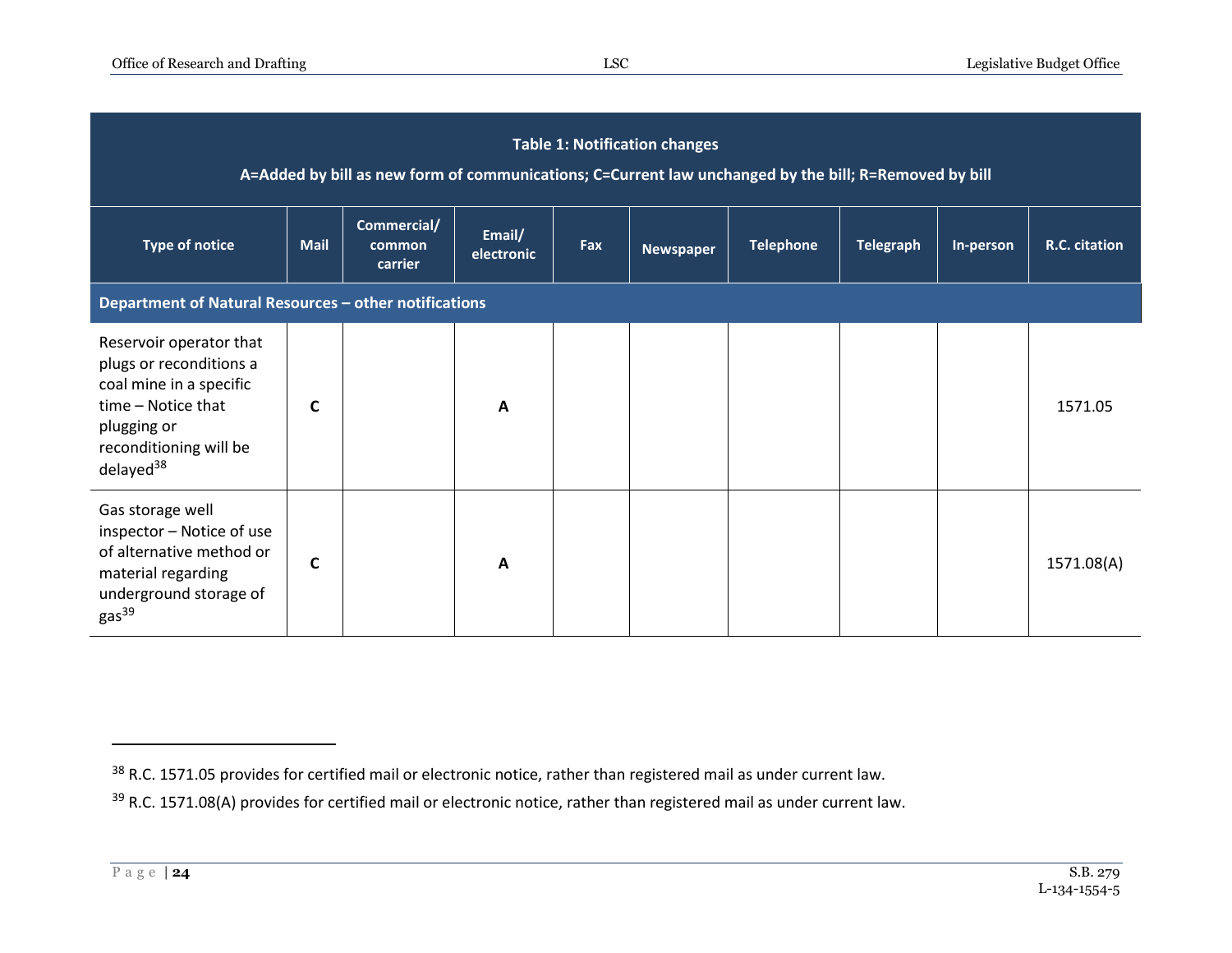| <b>Table 1: Notification changes</b><br>A=Added by bill as new form of communications; C=Current law unchanged by the bill; R=Removed by bill |                                            |                                  |                      |             |                  |                  |                  |           |               |
|-----------------------------------------------------------------------------------------------------------------------------------------------|--------------------------------------------|----------------------------------|----------------------|-------------|------------------|------------------|------------------|-----------|---------------|
| <b>Type of notice</b>                                                                                                                         | <b>Mail</b>                                | Commercial/<br>common<br>carrier | Email/<br>electronic | Fax         | <b>Newspaper</b> | <b>Telephone</b> | <b>Telegraph</b> | In-person | R.C. citation |
| Gas storage well<br>inspector - Notice of<br>objection regarding<br>resolution of<br>underground storage of<br>gas issue <sup>40</sup>        | C                                          |                                  | A                    |             |                  |                  |                  |           | 1571.08(B)    |
|                                                                                                                                               | <b>Public Utilities Commission of Ohio</b> |                                  |                      |             |                  |                  |                  |           |               |
| <b>Underground Technical</b><br>Committee - Copy of<br>meeting-related<br>documents for<br>committee members<br>prior to meeting              | C                                          |                                  | $\mathsf{C}$         | R           |                  |                  |                  |           | 3781.342(C)   |
| <b>Department of Rehabilitation and Correction</b>                                                                                            |                                            |                                  |                      |             |                  |                  |                  |           |               |
| Notice regarding escaped<br>prisoners                                                                                                         | $\mathsf{C}$                               |                                  | A                    | $\mathbf c$ |                  |                  |                  |           | 5120.14       |

<sup>40</sup> R.C. 1571.08(B) provides for certified mail or electronic notice, rather than registered mail as under current law.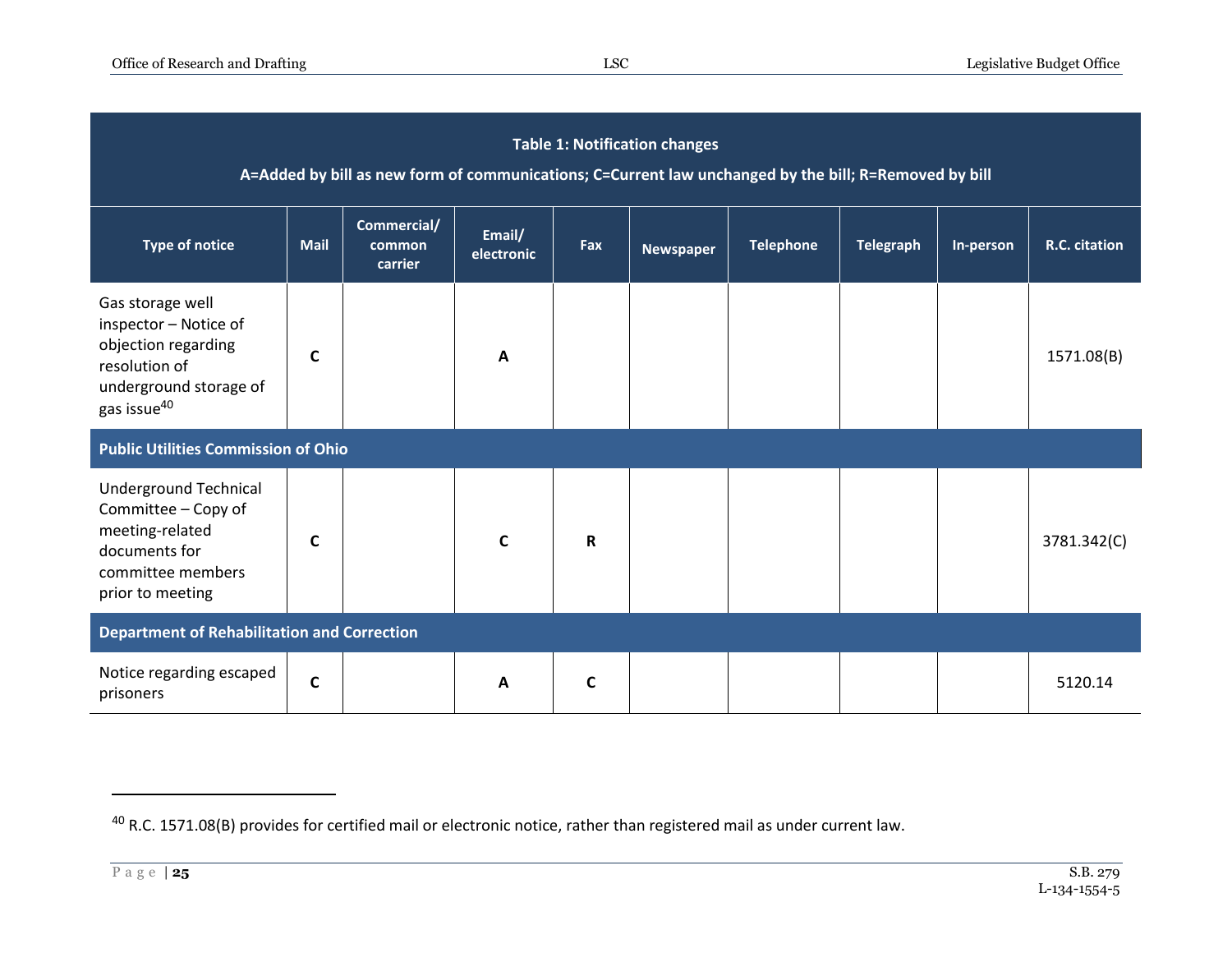| <b>Table 1: Notification changes</b><br>A=Added by bill as new form of communications; C=Current law unchanged by the bill; R=Removed by bill                                                |             |                                  |                      |     |                  |                  |                  |              |               |
|----------------------------------------------------------------------------------------------------------------------------------------------------------------------------------------------|-------------|----------------------------------|----------------------|-----|------------------|------------------|------------------|--------------|---------------|
| <b>Type of notice</b>                                                                                                                                                                        | <b>Mail</b> | Commercial/<br>common<br>carrier | Email/<br>electronic | Fax | <b>Newspaper</b> | <b>Telephone</b> | <b>Telegraph</b> | In-person    | R.C. citation |
| Written notice, request,<br>and certificate for a<br>prisoner's request for<br>final disposition of a<br>pending untried<br>indictment, information,<br>or complaint against the<br>prisoner | C           |                                  | A                    | A   |                  |                  |                  |              | 2941.401      |
| <b>Bureau of Workers' Compensation</b>                                                                                                                                                       |             |                                  |                      |     |                  |                  |                  |              |               |
| Workers' compensation<br>information a<br>professional employer<br>organization must<br>provide to a client<br>employer after receiving<br>a written request from<br>the client employer     | C           |                                  | A                    |     |                  |                  |                  | $\mathsf{C}$ | 4125.03       |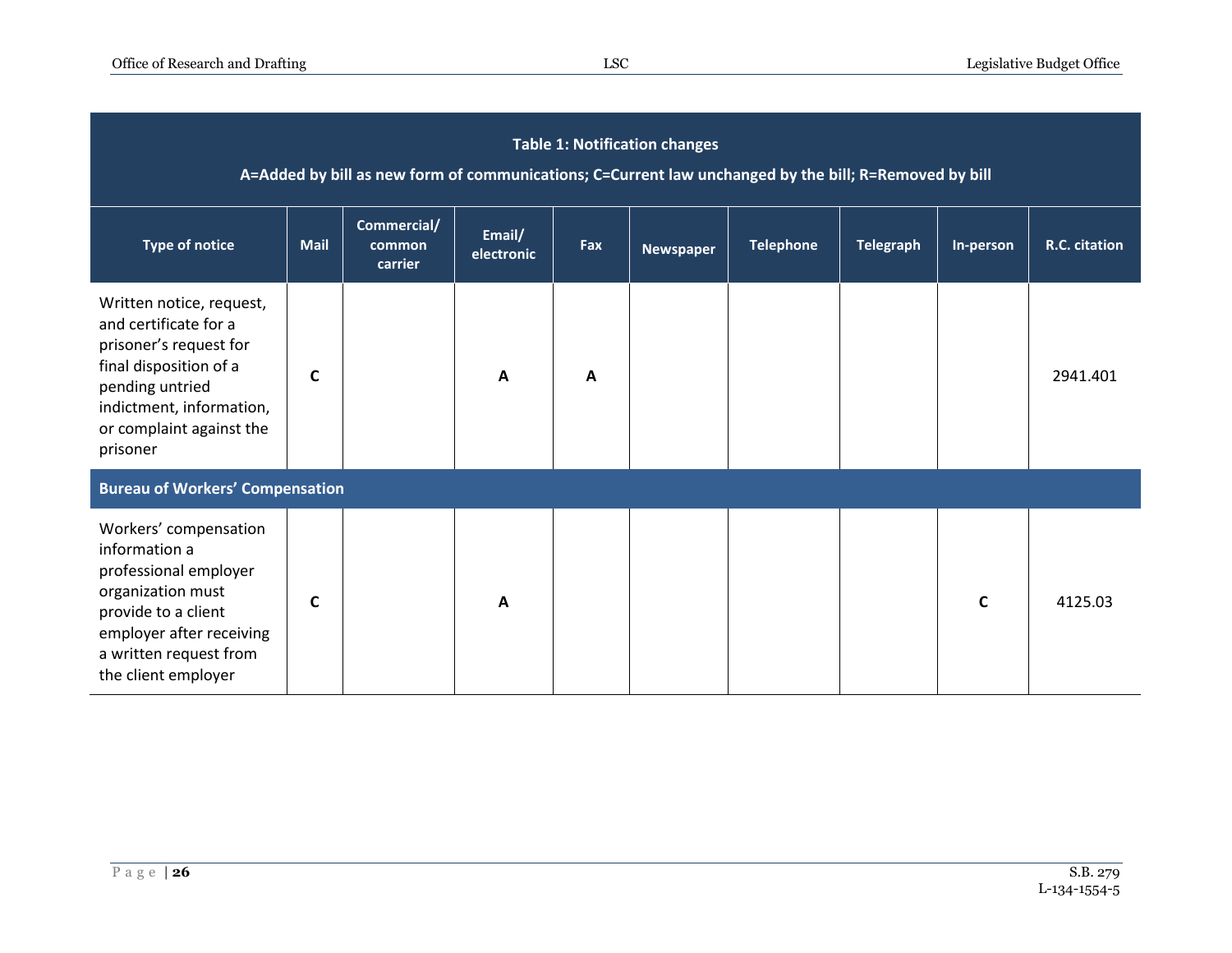| <b>Table 1: Notification changes</b><br>A=Added by bill as new form of communications; C=Current law unchanged by the bill; R=Removed by bill                                                                                      |             |                                  |                      |     |                  |                  |                  |              |               |
|------------------------------------------------------------------------------------------------------------------------------------------------------------------------------------------------------------------------------------|-------------|----------------------------------|----------------------|-----|------------------|------------------|------------------|--------------|---------------|
| <b>Type of notice</b>                                                                                                                                                                                                              | <b>Mail</b> | Commercial/<br>common<br>carrier | Email/<br>electronic | Fax | <b>Newspaper</b> | <b>Telephone</b> | <b>Telegraph</b> | In-person    | R.C. citation |
| Consultation between<br>Administrator of<br><b>Workers' Compensation</b><br>and designee that must<br>occur before the<br>designee issues certain<br>orders under the Public<br><b>Employment Risk</b><br><b>Reduction Program</b> |             |                                  |                      |     |                  | $\mathsf R$      |                  | $\mathsf{R}$ | 4167.10       |
| <b>Local government</b>                                                                                                                                                                                                            |             |                                  |                      |     |                  |                  |                  |              |               |
| Municipal corporations -<br>Notice regarding escaped<br>prisoners                                                                                                                                                                  | C           |                                  | A                    | C   |                  |                  |                  |              | 753.19        |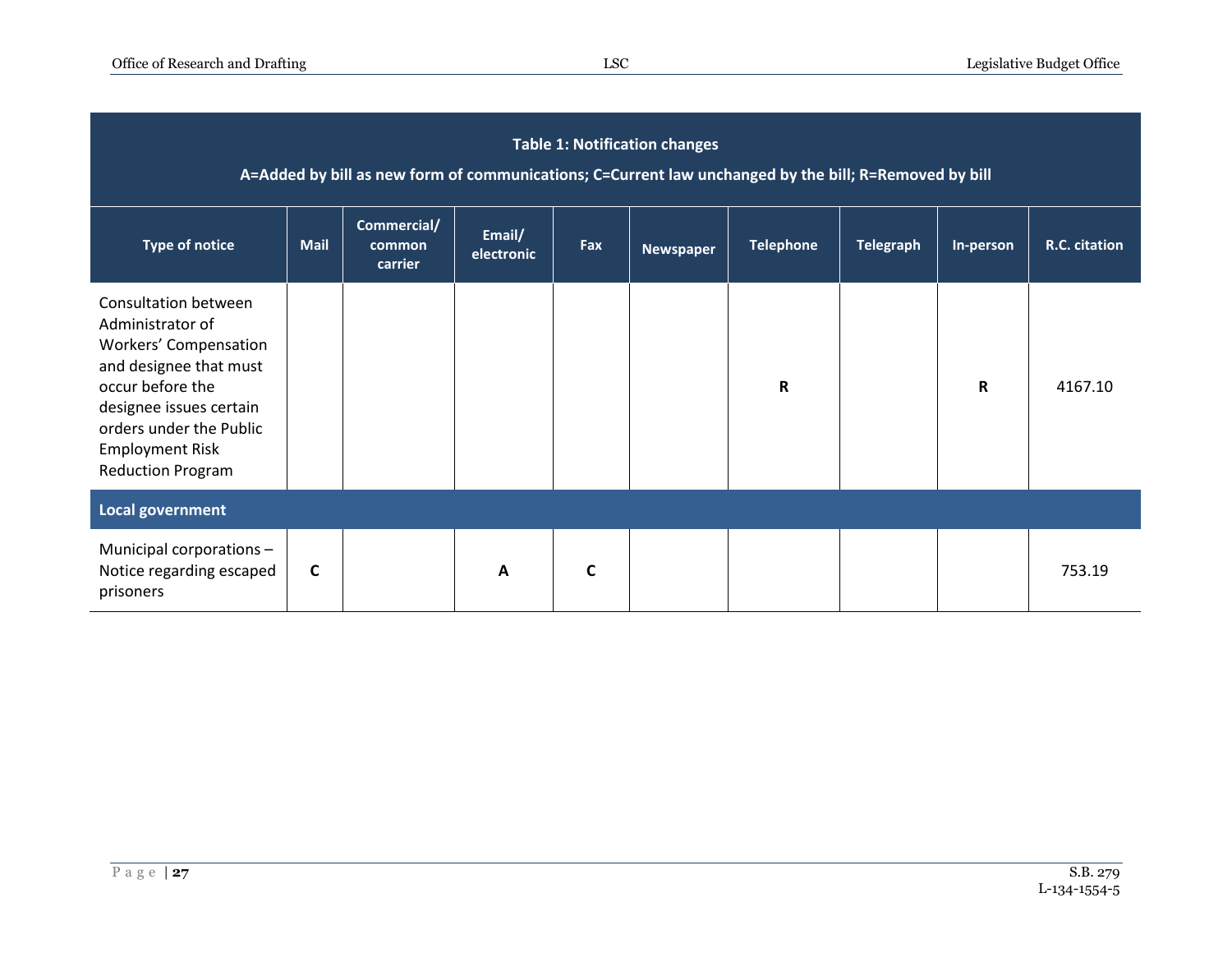### **Authority for public entities to meet via electronic means**

The bill permits certain public entities to meet via electronic means, instead of in-person meetings, provided that the meetings still allow for interactive public attendance.

| Table 2: Public entities authorized to meet via electronic means                                                                                                                                    |                                                                                                                                                                                                                                                                                                                                                                                                             |                         |  |  |  |  |  |
|-----------------------------------------------------------------------------------------------------------------------------------------------------------------------------------------------------|-------------------------------------------------------------------------------------------------------------------------------------------------------------------------------------------------------------------------------------------------------------------------------------------------------------------------------------------------------------------------------------------------------------|-------------------------|--|--|--|--|--|
| <b>Public entity</b>                                                                                                                                                                                | <b>Description</b>                                                                                                                                                                                                                                                                                                                                                                                          | <b>R.C.</b><br>citation |  |  |  |  |  |
| Ohio Advisory Council for the<br>Aging                                                                                                                                                              | Permits the council to form a quorum and take votes at<br>meetings conducted electronically, if arrangements are<br>made for interactive public attendance at those<br>meetings                                                                                                                                                                                                                             | 173.03                  |  |  |  |  |  |
| Internet- or computer-based<br>community schools (e-<br>schools) - meetings with<br>students                                                                                                        | Permits e-school teachers to meet with each student<br>electronically                                                                                                                                                                                                                                                                                                                                       | 3314.21                 |  |  |  |  |  |
| School districts or other<br>public schools - hearings for<br>students and parents<br>regarding notice to Registrar<br>of Motor Vehicles for<br>excessive unexcused student<br>absences from school | Permits districts and schools to conduct hearings<br>electronically                                                                                                                                                                                                                                                                                                                                         | 3321.13                 |  |  |  |  |  |
| Department of Public Safety -<br><b>Registrar of Motor Vehicles</b>                                                                                                                                 | Authorizes an administrative hearing on the suspension<br>or impoundment of a driver's license or license plates<br>for a failure to provide proof of motor vehicle<br>insurance to be held remotely                                                                                                                                                                                                        | 4509.101                |  |  |  |  |  |
| County, township, or<br>municipal corporation                                                                                                                                                       | Before creating a tax increment financing district (TIF),<br>community reinvestment area (CRA), enterprise zone,<br>or similar tax-exempt district, a political subdivision<br>must send notice to each school district located within<br>the proposed district or area. The school district may<br>request a meeting with the political subdivision to<br>discuss the terms of the agreement <sup>41</sup> | 5709.83                 |  |  |  |  |  |

<sup>&</sup>lt;sup>41</sup> There is no requirement under continuing law that these meetings allow public attendance or participation.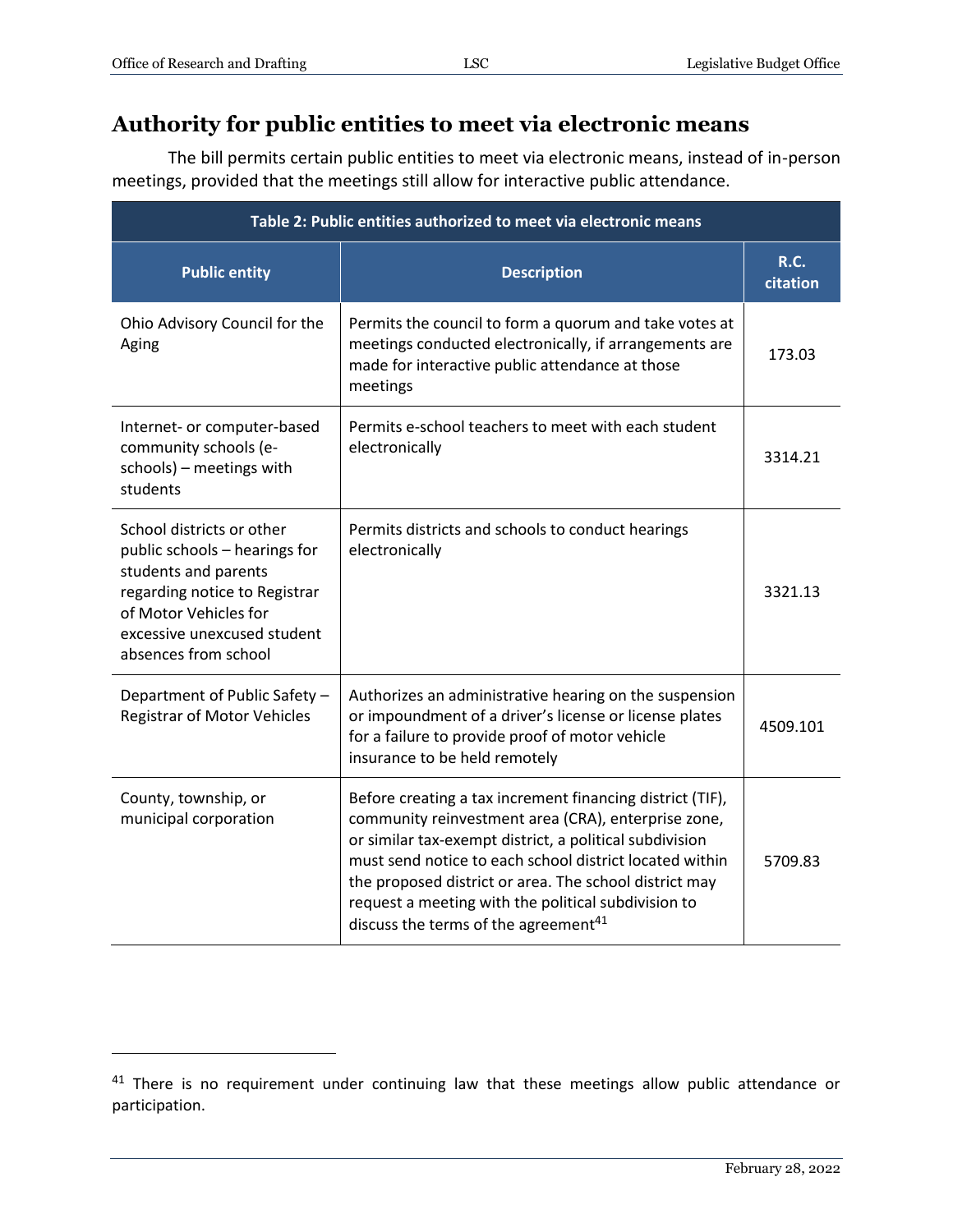## **Electronic submission to receive certain public services**

The bill permits or requires public entities to establish electronic means of submission for such services as licensure, approvals, and other services. The table below provides an overview of these changes.

| Table 3: Services permitting or requiring electronic submission                                                                                             |                                                                                                                                                                                                                                                                                                                                                    |                         |  |  |  |  |  |
|-------------------------------------------------------------------------------------------------------------------------------------------------------------|----------------------------------------------------------------------------------------------------------------------------------------------------------------------------------------------------------------------------------------------------------------------------------------------------------------------------------------------------|-------------------------|--|--|--|--|--|
| <b>Public entity</b>                                                                                                                                        | <b>Description</b>                                                                                                                                                                                                                                                                                                                                 | <b>R.C.</b><br>citation |  |  |  |  |  |
| <b>Department of Natural</b><br>Resources - Division of Oil and<br><b>Gas Resources Management</b>                                                          | May require electronic submission of various<br>documents; permits the Division Chief to establish a<br>procedure to exempt a participant from electronic<br>submission                                                                                                                                                                            | 1509.031                |  |  |  |  |  |
| School district boards of<br>education - notice of surplus<br>property for donation                                                                         | Removes the requirement that district boards<br>publish, in a "newspaper of general circulation,"<br>notice of intent to donate property that is not<br>needed, obsolete, or unfit for the district's use with a<br>value of less than \$2,500; but maintains requirement<br>of continual posting of such notice in the district<br>board's office | 3313.41(G)              |  |  |  |  |  |
|                                                                                                                                                             | Permits a nonprofit organization to submit<br>electronically its written notice to a district board of<br>its desire to obtain donated district property                                                                                                                                                                                           |                         |  |  |  |  |  |
| Department of Education - Jon<br><b>Peterson Special Needs</b><br>Scholarship provider<br>information to applicants                                         | Permits an alternative public or registered private<br>provider of special education services to submit the<br>profile of the provider's program to applicants by<br>electronic means                                                                                                                                                              | 3310.521                |  |  |  |  |  |
| Board of county commissioners<br>of a county solid waste<br>management district and the<br>board of directors of a joint<br>solid waste management district | Allows a board to submit a report of fees and<br>accounts to OEPA in any manner prescribed by the<br>Director, rather than by computer disk only, as in<br>current law                                                                                                                                                                             | 3734.575                |  |  |  |  |  |
| Every court of record                                                                                                                                       | When a person forfeits bail for a traffic or equipment  <br>offense, requires a county court judge, mayor of a<br>mayor's court, or clerk to submit to the Bureau of<br>Motor Vehicles, in a secure electronic format, an<br>abstract of the court record (current law does not<br>specify the method of submission)                               | 4510.03                 |  |  |  |  |  |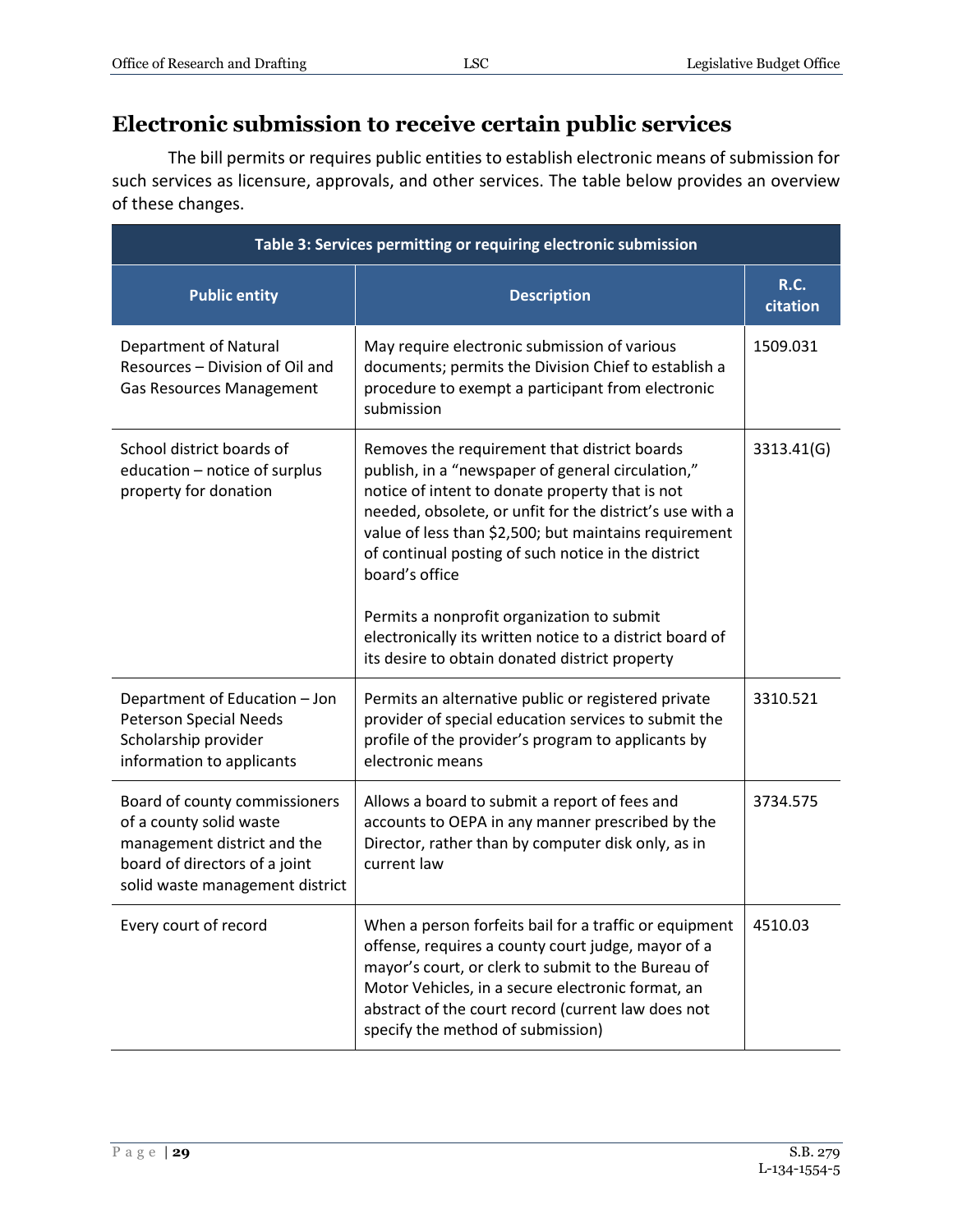# **References to stenographic records**

The bill modifies or removes references to public entities creating or retaining stenographic records of certain proceedings. The table below summarizes these changes.

| Table 4: Stenographic recordkeeping requirements                                                  |                                                                                                                                                                                                                                  |                            |  |  |  |  |  |
|---------------------------------------------------------------------------------------------------|----------------------------------------------------------------------------------------------------------------------------------------------------------------------------------------------------------------------------------|----------------------------|--|--|--|--|--|
| <b>Public entity</b>                                                                              | <b>Description</b>                                                                                                                                                                                                               | <b>R.C.</b><br>citation    |  |  |  |  |  |
| Department of Commerce -<br>Division of Financial<br>Institutions                                 | Provides that a "stenographic record" includes the use<br>of an audio electronic recording device in<br>administrative hearings conducted by the Division                                                                        | 1121.38                    |  |  |  |  |  |
| Department of Commerce -<br><b>Board of Building Standards</b>                                    | Removes the requirement that the Department of<br>Commerce must assign stenographers to the Board of<br>Building Standards to aid in their duties                                                                                | 3781.08                    |  |  |  |  |  |
| <b>Department of Natural</b><br>Resources - Division of<br><b>Mineral Resources</b><br>Management | Removes option to retain a stenographic record of<br>certain proceedings                                                                                                                                                         | 1513.071<br>and<br>1513.16 |  |  |  |  |  |
| <b>State Board of Education</b>                                                                   | Removes the requirement that public meetings of the<br>State Board be recorded "in a book provided for that<br>purpose"                                                                                                          | 3301.05                    |  |  |  |  |  |
| School district board of<br>education                                                             | Removes the requirement that district boards provide<br>for a "complete stenographic record" of hearings<br>regarding teacher contract termination                                                                               | 3319.16                    |  |  |  |  |  |
| OEPA - hearing on<br>application for variance from<br>solid waste facility<br>requirements        | Authorizes the OEPA Director to make either a<br>complete stenographic record or electronic record of<br>testimony and other evidence submitted at the hearing<br>(rather than a stenographic record only, as in current<br>law) | 3734.02                    |  |  |  |  |  |
| OEPA - hearing on<br>application for variance from<br>infectious waste treatment<br>requirements  | Authorizes the OEPA Director to make either a<br>complete stenographic record or electronic record of<br>testimony and other evidence submitted at the hearing<br>(rather than a stenographic record only, as in current<br>law) | 3734.021                   |  |  |  |  |  |
| OEPA - public meeting on<br>variance from Voluntary<br><b>Action Program</b><br>requirements      | Authorizes a stenographic record or electronic record<br>of proceedings (rather than stenographic only, as in<br>current law)                                                                                                    | 3746.09                    |  |  |  |  |  |